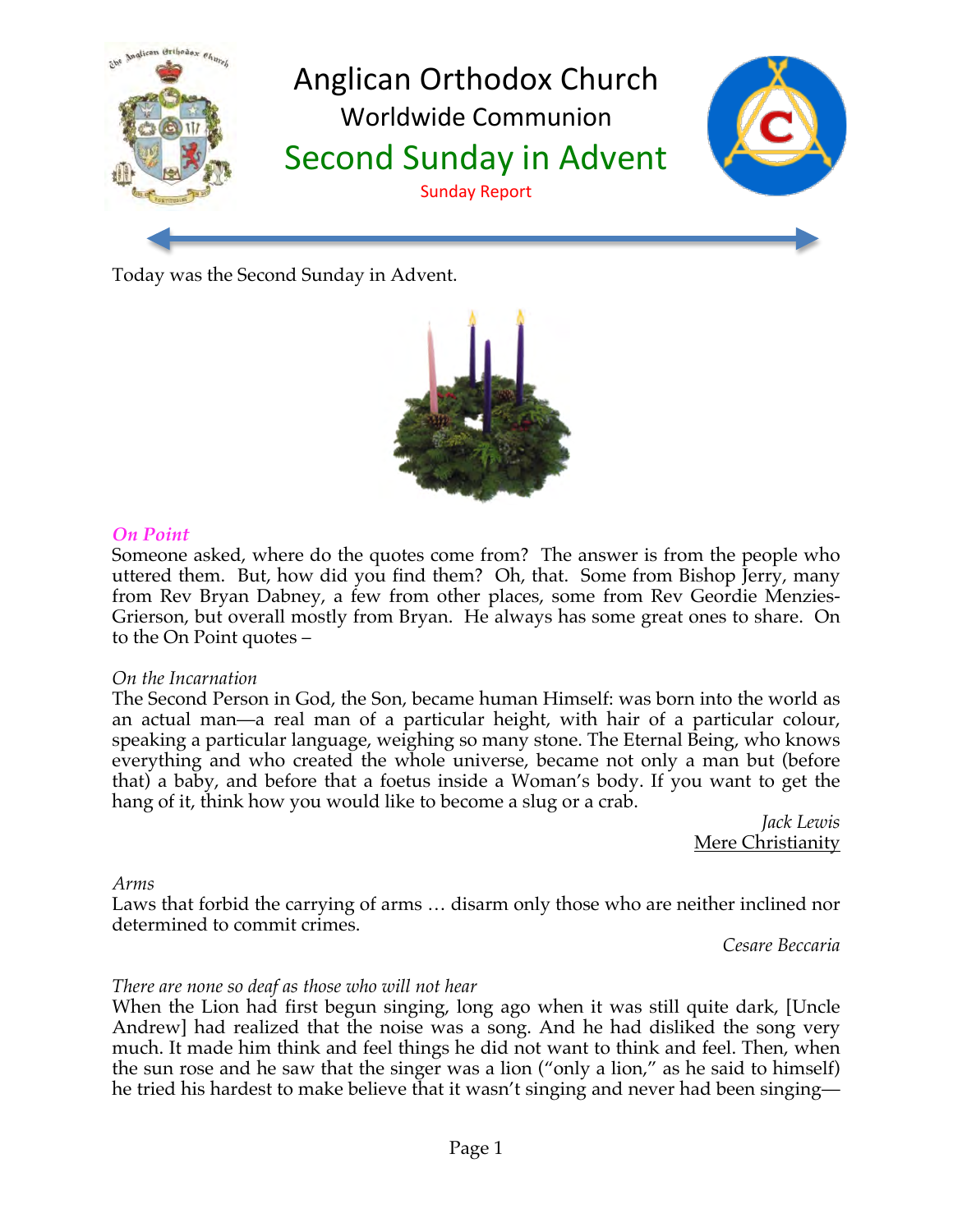only roaring as any lion might in a zoo in our own world. "Of course it can't really have been singing," he thought, "I must have imagined it. I've been letting my nerves get out of order. Who ever heard of a lion singing?" And the longer and more beautifully the Lion sang, the harder Uncle Andrew tried to make himself believe that he could hear nothing but roaring. Now the trouble about trying to make yourself stupider than you really are is that you very often succeed. Uncle Andrew did. He soon did hear nothing but roaring in Aslan's song. Soon he couldn't have heard anything else even if he had wanted to. And when at last the Lion spoke and said, "Narnia, awake," he didn't hear any words: he heard only a snarl. And when the Beasts spoke in answer, he heard only barkings, growlings, baying, and howlings.

*Jack Lewis* The Magician's Nephew

### *The Morning*

Aslan turned to them and said: "You do not yet look so happy as I mean you to be." Lucy said, "We're so afraid of being sent away, Aslan. And you have sent us back into our own world so often."

"No fear of that," said Aslan. "Have you not guessed?" Their hearts leaped, and a wild hope rose within them. "There was a real railway accident," said Aslan softly. "Your father and mother and all of you are—as you used to call it in the Shadowlands— dead. The term is over: the holidays have begun. The dream is ended: this is the morning."

And as He spoke He no longer looked to them like a lion; but the things that began to happen after that were so great and beautiful that I cannot write them. And for us this is the end of all the stories, and we can most truly say that they all lived happily ever after. But for them it was only the beginning of the real story. All their life in this world and all their adventures in Narnia had only been the cover and the title page: now at last they were beginning Chapter One of the Great Story which no one on earth has read: which goes on forever: in which every chapter is better than the one before.

> *Jack Lewis* The Last Battle

#### *Patriots*

Part of the American dream is to live long and die young. Only those Americans who are willing to die for their country are fit to live.

*General Douglas MacArthur*

### *Honor*

No man was ever honored for what he received. Honor has been the reward for what he gave.

*President Calvin Coolidge*

### *The Future*

I am concerned for the security of our great Nation; not so much because of any threat from without, but because of the insidious forces working from within.

*General Douglas MacArthur*

#### *Truth*

It is of great importance to set a resolution, not to be shaken, never to tell an untruth. There is no vice so mean, so pitiful, so contemptible; and he who permits himself to tell a lie once, finds it much easier to do it a second and a third time, till at length it becomes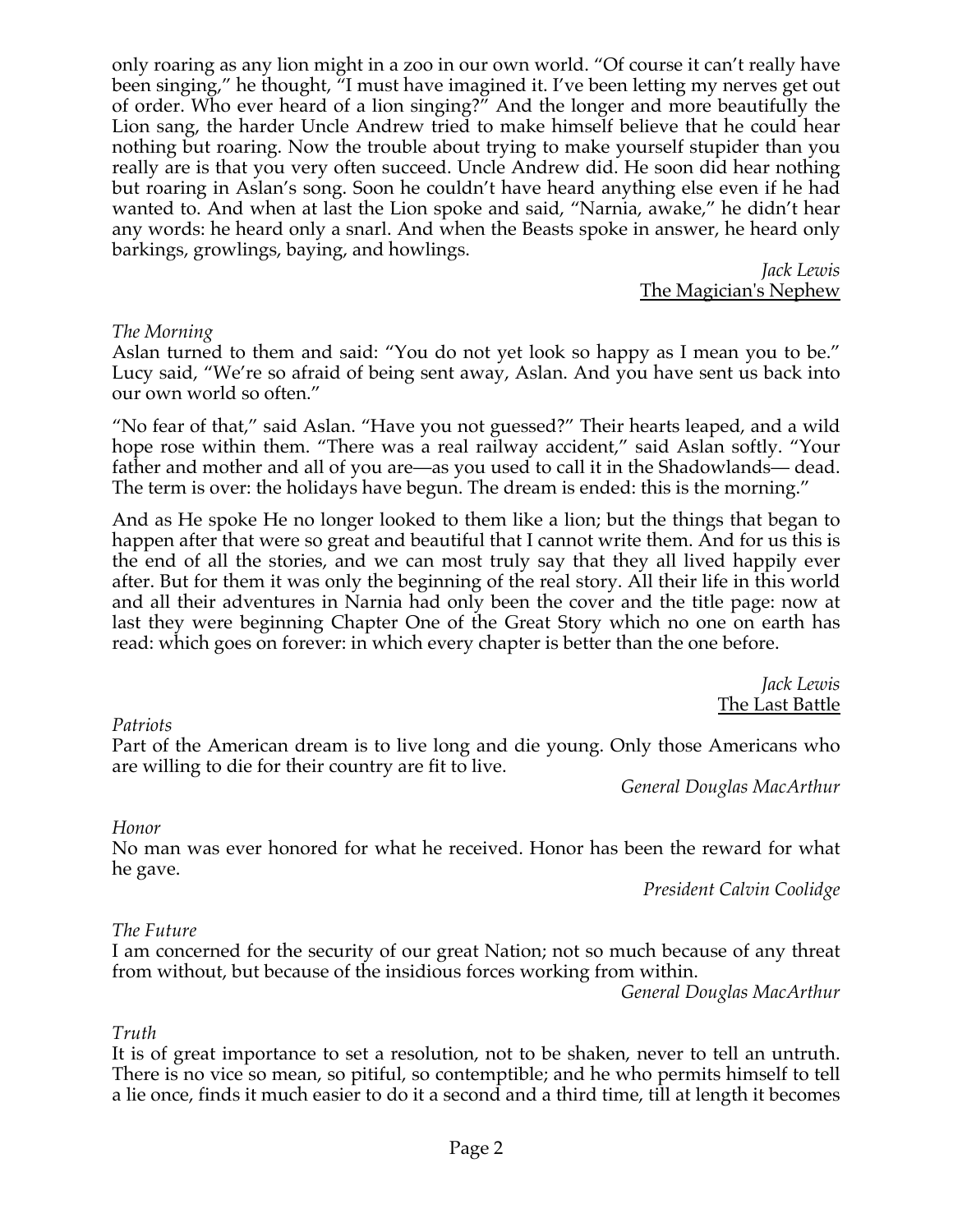habitual; he tells lies without attending to it, and truths without the world's believing him.

*President Thomas Jefferson* 1785

### *Freedom*

As a boy, the very words 'Liberty Bell' and 'Independence Hall' fired my imagination and made a profound and lasting impression on my mind. Throughout my struggle to secure national freedom for China, I have continuously dreamed of the day when she would assume the full stature of an independent, democratic nation.

*Chiang Kai-shek*

### *Courage*

Success is not final, failure is not fatal: it is the courage to continue that counts.

*Winston Churchill*

### *Perception*

At a banquet in answer to Lady Chattingham who accused the Prime Minister of being drunk: "I may be drunk, Miss, but in the morning I will be sober and you will still be ugly."

*Winston Churchill*

# *Egocentric?*

In a world of light & love, of song & feast & dance, Lucifer could find nothing to think of more interesting than his own prestige.

*Jack Lewis*

# *The New Man*

And now we begin to see what it is that the New Testament is always talking about. It talks about Christians 'being born again'; it talks about them 'putting on Christ'; about Christ 'being formed in us'; about our coming to 'have the mind of Christ'.

Put right out of your head the idea that these are only fancy ways of saying that Christians are to read what Christ said and try to carry it out—as a man may read what Plato or Marx said and try to carry it out. They mean something much more than that. They mean that a real Person, Christ, here and now, in that very room where you are saying your prayers, is doing things to you. It is not a question of a good man who died two thousand years ago. It is a living Man, still as much a man as you, and still as much God as He was when He created the world, really coming and interfering with your very self; killing the old natural self in you and replacing it with the kind of self He has. At first, only for moments. Then for longer periods. Finally, if all goes well, turning you permanently into a different sort of thing; into a new little Christ, a being which, in its own small way, has the same kind of life as God; which shares in His power, joy, knowledge and eternity.

*Jack Lewis* Mere Christianity

As long as I am in the world, I am the light of the world.

Rejoice evermore.

*St. John 9:5*

*I Thessalonians 5:16*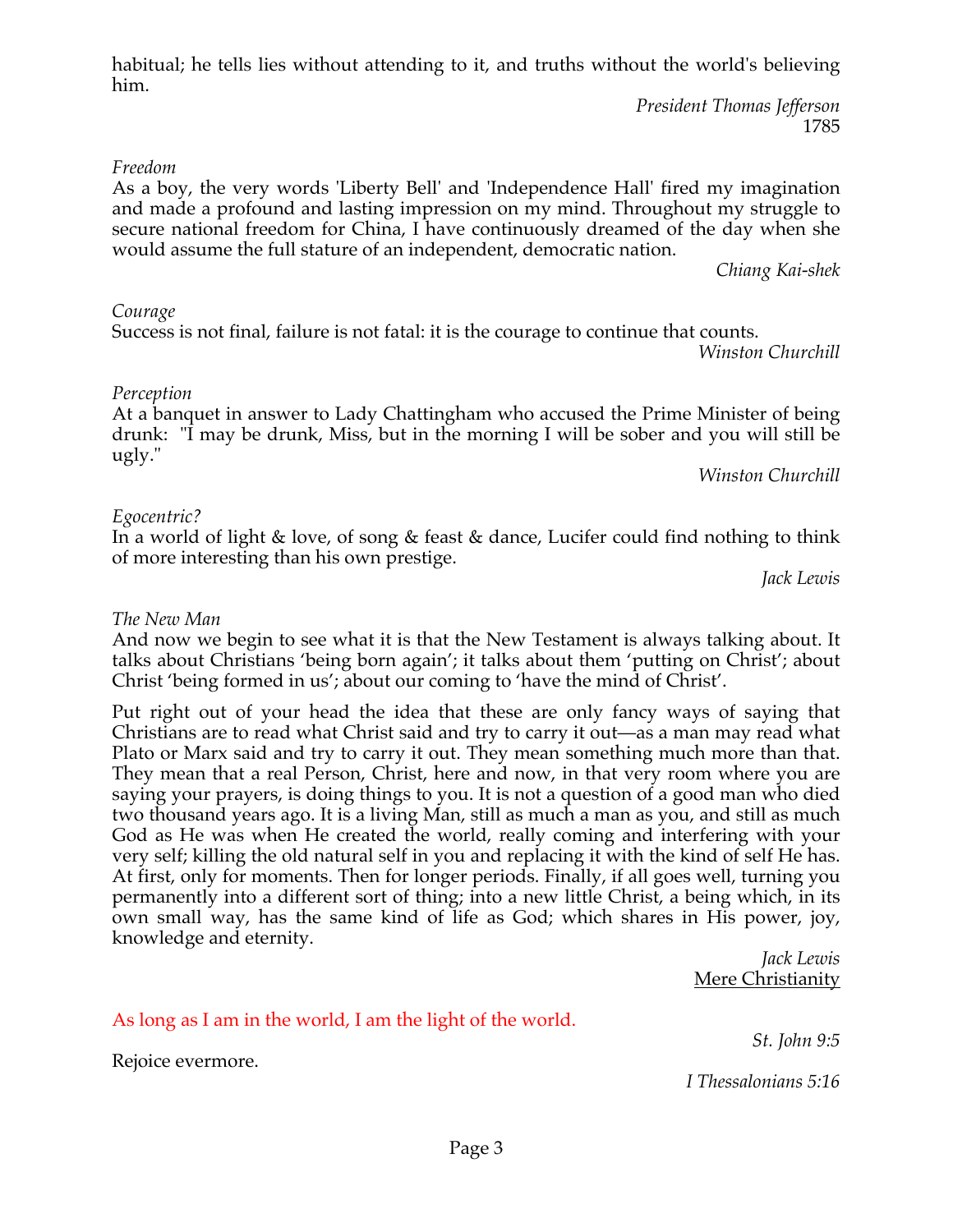Submit yourselves therefore to God. Resist the devil, and he will flee from you.

*St. James 4:7*

Who is a liar but he that denieth that Jesus is the Christ? He is antichrist, that denieth the Father and the Son.

*I St. John 2:22*

There is a common, worldly kind of Christianity in this day, which many have, and think they have enough—a cheap Christianity which offends nobody, and requires no sacrifice—which costs nothing, and is worth nothing.

> *JC Ryle* 19<sup>th</sup> century Anglican bishop and author Holiness, p. 204

*Faith*

In faith there is enough light for those who want to believe and enough shadows to blind those who don't.

> *Blaise Pascal* 17<sup>th</sup> century French mathematician, philosopher and author

A government big enough to give you everything you want is a government big enough to take away everything that you have.

*Thomas Jefferson*

Founding father and Third President of the United States.

# UNDERMINING OUR NATIONAL FOUNDATIONS



If the Foundations Are Destroyed, What Will the Nation Do?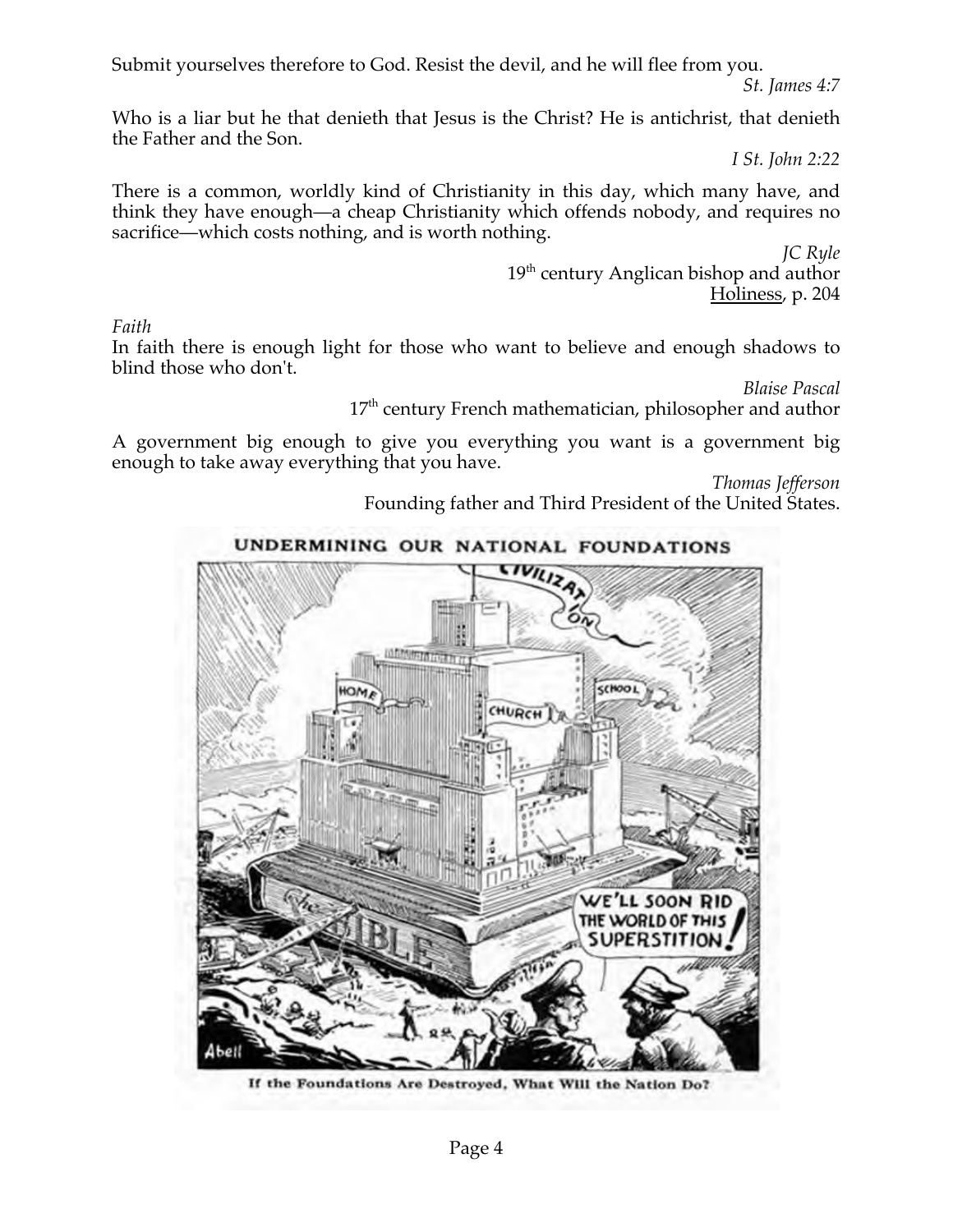### *Propers*

Each Sunday there are Propers: special prayers and readings from the Bible. There is a Collect for the Day; that is a single thought prayer, most written either before the refounding of the Church of England in the 1540s or written by Bishop Thomas Cranmer, the first Archbishop of Canterbury after the re-founding.

The Collect for the Day is to be read on Sunday and during Morning and Evening Prayer until the next Sunday. The Epistle is normally a reading from one of the various Epistles, or letters, in the New Testament. The Gospel is a reading from one of the Holy Gospels, Matthew, Mark, Luke and John. The Collect is said by the minister as a prayer, the Epistle can be read by either a designated reader (as we do in our church) or by one of the ministers and the Holy Gospel, which during the service in our church is read by an ordained minister.

The propers are the same each year, except if a Red Letter Feast, that is one with propers in the prayerbook, falls on a Sunday, then those propers are to be read instead, except in a White Season, where it is put off. Red Letter Feasts, so called because in the Altar Prayerbooks the titles are in red, are special days. Most of the Red Letter Feasts are dedicated to early saints instrumental in the development of the church, others to special events. Some days are particularly special and the Collect for that day is to be used for an octave (eight days) or an entire season, like Advent or Lent.

The Propers are found on Page 92-93, with the Collect first:

### The Second Sunday in Advent *The Collect.*

**LESSED** Lord, who hast caused all holy Scriptures to be written for our learning; **BLESSED** Lord, who hast caused all holy Scriptures to be written for our learning;<br>Grant that we may in such wise hear them, read, mark, learn, and inwardly digest them, that by patience and comfort of thy holy Word, we may embrace, and ever hold fast, the blessed hope of everlasting life, which thou hast given us in our Saviour Jesus Christ. Amen.

The Collect for the First Sunday in Advent can be found on Page 90:

#### The First Sunday in Advent *The Collect.*

**LMIGHTY** God, give us grace that we may cast away the works of darkness, and **A LMIGHTY** God, give us grace that we may cast away the works of darkness, and put upon us the armour of light, now in the time of this mortal life, in which thy Son Jesus Christ came to visit us in great humility; that in the last day, when he shall come again in his glorious majesty to judge both the quick and the dead, we may rise to the life immortal, through him who liveth and reigneth with thee and the Holy Ghost, now and ever. Amen.

¶ This Collect is to be repeated every day, after the other Collects in Advent, until Christmas Day.

The Epistle for today came from Paul's letter to the Romans, the Fifteenth Chapter, beginning at the Fourth Verse.

Paul tells us the scriptures up to that time were written that we might have hope. He now reminds us to treat each other the way Jesus treated those about him, to open our hearts to each other as Jesus opened His. The promise of Jesus was not to Jews only, but to all people (Gentiles). Paul tells us Jesus Christ was a minister of … the truth of God, to confirm the promises made unto the fathers: and that the Gentiles might glorify God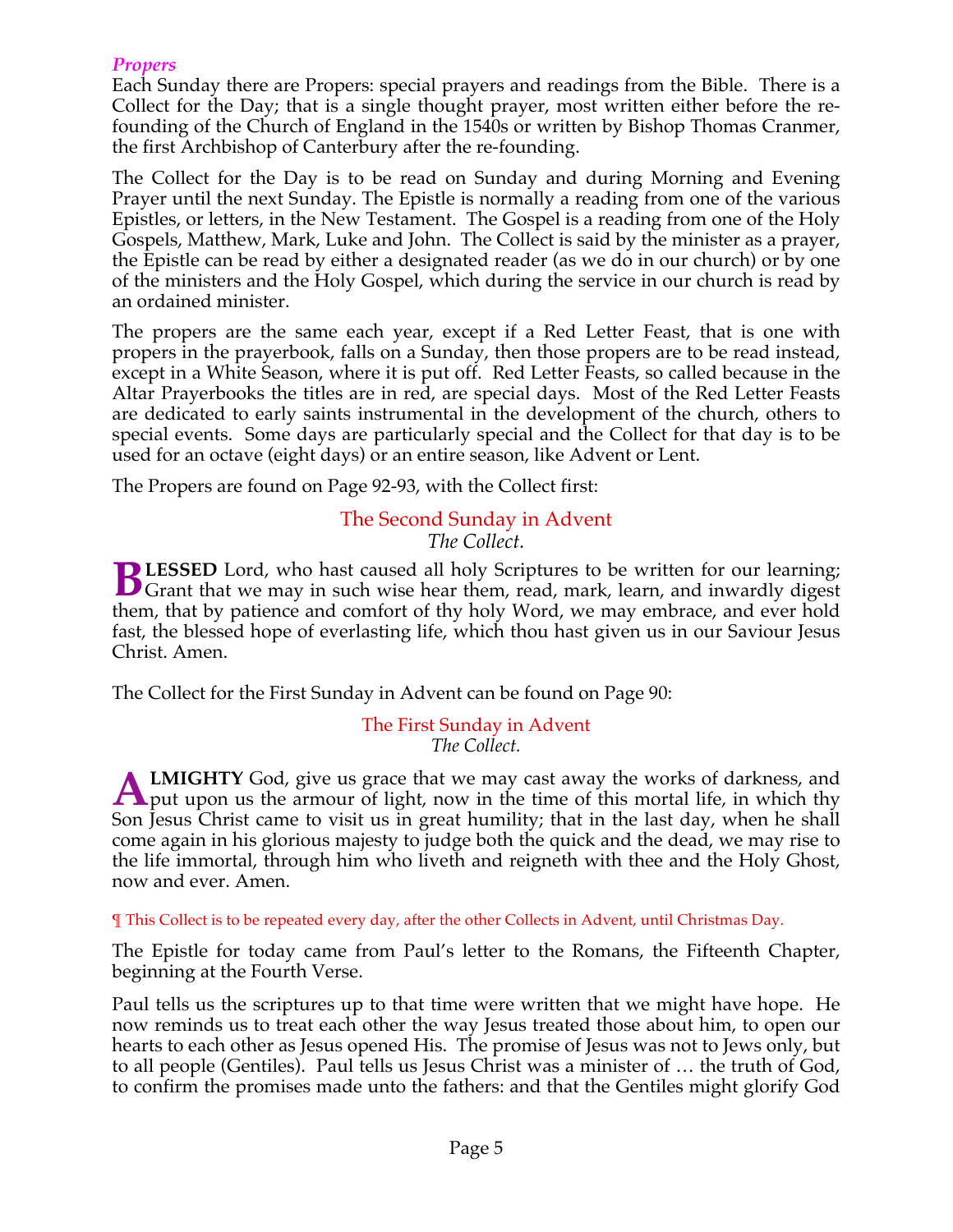for his mercy; as it is written, For this cause I will confess to thee among the Gentiles, and sing unto thy name. And again he saith, Rejoice, ye Gentiles, with his people. And again, Praise the Lord, all ye Gentiles; and laud him, all ye people."

He reminds us of the writing of Esaias, "There shall be a root of Jesse, and he that shall rise to reign over the Gentiles; in him shall the Gentiles trust." Paul leaves with the blessing, "Now the God of hope fill you with all joy and peace in believing, that ye may abound in hope, through the power of the Holy Ghost."

Thatsoever things were written aforetime were written for our learning, that we through patience and comfort of the scriptures might have hope. Now the God of patience and consolation grant you to be likeminded one toward another **A** hatsoever things were written aforetime were written for our learning, that we through patience and comfort of the scriptures might have hope. Now the God of patience and consolation grant you to be likeminded one towa the Father of our Lord Jesus Christ. Wherefore receive ye one another, as Christ also received us to the glory of God. Now I say that Jesus Christ was a minister of the circumcision for the truth of God, to confirm the promises made unto the fathers: and that the Gentiles might glorify God for his mercy; as it is written, For this cause I will confess to thee among the Gentiles, and sing unto thy name. And again he saith, Rejoice, ye Gentiles, with his people. And again, Praise the Lord, all ye Gentiles; and laud him, all ye people. And again, Esaias saith, There shall be a root of Jesse, and he that shall rise to reign over the Gentiles; in him shall the Gentiles trust. Now the God of hope fill you with all joy and peace in believing, that ye may abound in hope, through the power of the Holy Ghost.

The Gospel for today came from the Gospel according to Saint Luke, the Twenty-First Chapter, beginning at the Twenty-Fifth Verse. In preparation for our recollection of the First Coming, the Nativity, we read St. Luke's description of the Second Coming, "and there shall be signs in the sun, and in the moon, and in the stars; and upon the earth distress of nations, with perplexity; the sea and the waves roaring; men's hearts fail-ing them for fear, and for looking after those things which are coming on the earth: for the powers of heaven shall be shaken. And then shall they see the Son of man coming in a cloud with power and great glory. And when these things begin to come to pass, then look up, and lift up your heads; for your redemption draweth nigh. And he spake to them a parable; Behold the fig tree, and all the trees; when they now shoot forth, ye see and know of your own selves that summer is now nigh at hand. So likewise ye, when ye see these things come to pass, know ye that the kingdom of God is nigh at hand."

As clear as the Second Coming will be, so was the First Coming to those who would see and hear it. Once again, we are reminded that there are none so blind as those who will not see and none so deaf as those who will not hear.

Can you see Him? Will you hear Him?

nd there shall be signs in the sun, and in the moon, and in the stars; and upon the earth distress of nations, with perplexity; the sea and the waves roaring; **L** men's hearts failing them for fear, and for looking after those things which are In the earth distress of nations, with perplexity; the sea and the waves roaring; men's hearts failing them for fear, and for looking after those things which are coming on the earth: for the powers of heaven shall be shak the Son of man coming in a cloud with power and great glory. And when these things begin to come to pass, then look up, and lift up your heads; for your redemption draweth nigh. And he spake to them a parable; Behold the fig tree, and all the trees; when they now shoot forth, ye see and know of your own selves that summer is now nigh at hand. So likewise ye, when ye see these things come to pass, know ye that the kingdom of God is nigh at hand. Verily I say unto you, This generation shall not pass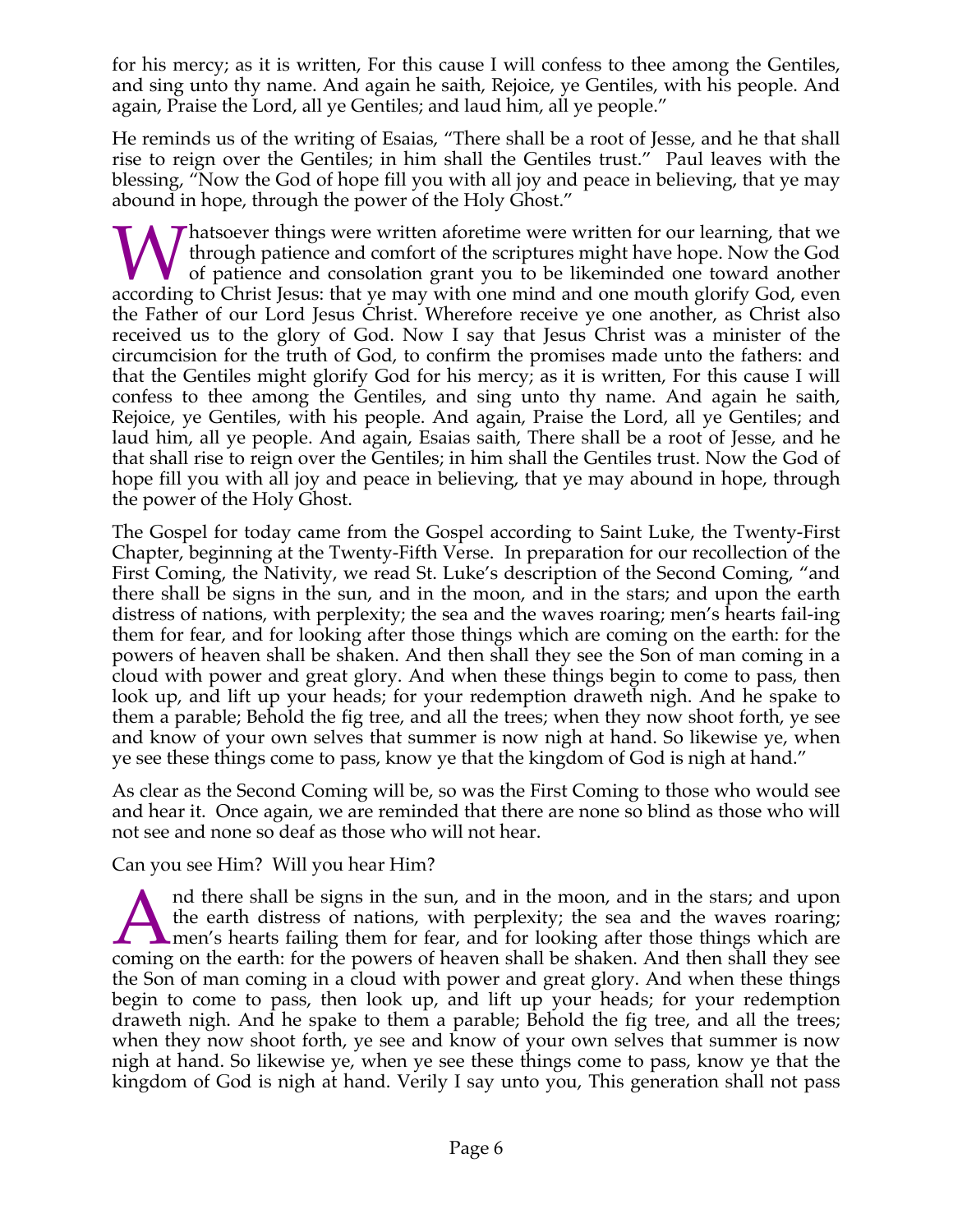away, till all be fulfilled. Heaven and earth shall pass away: but my words shall not pass away.

# *Sermon - Rev Jack Arnold*

*Church of the Faithful Centurion - Descanso, California*

Today's sermon brought the Collect, Epistle and Gospel together and is partly contained in the forewords above.

### The Second Sunday in Advent *The Collect.*

**LESSED** Lord, who hast caused all holy Scriptures to be written for our learning; **BLESSED** Lord, who hast caused all holy Scriptures to be written for our learning;<br>Grant that we may in such wise hear them, read, mark, learn, and inwardly digest them, that by patience and comfort of thy holy Word, we may embrace, and ever hold fast, the blessed hope of everlasting life, which thou hast given us in our Saviour Jesus Christ. Amen.

#### The First Sunday in Advent *The Collect.*

**LMIGHTY** God, give us grace that we may cast **ALMIGHTY** God, give us grace that we may cast away the works of darkness, and put upon us the list of this case of this case of the model of the case of the model of the case of the case of the case of the case of the cas armour of light, now in the time of this mortal life, in which thy Son Jesus Christ came to visit us in great humility; that in the last day, when he shall come again in his glorious majesty to judge both the quick and the dead, we may rise to the life immortal, through him who liveth and reigneth with thee and the Holy Ghost, now and ever. Amen.



¶ This Collect is to be repeated every day, after the other Collects in Advent, until Christmas Day.

The Collect and the Epistle and the Gospel all tell us we are to learn from Scripture and to place our hope and trust in God, not man. We are to use Scripture for our learning so we might become wiser through the Holy Spirit, whose guidance as we read and study Scripture will allow us to come to a full understanding of the meaning it should have in our daily lives. If we try to live our lives or write our sermons without that guidance, we will be for naught. We have to understand what we are preaching; to live what we are preaching, in order for our faith to have any meaning. If we do not have understanding nor do we act upon our preaching, how can we ask others to follow God, when we ourselves are not? We must strive to avoid hypocrisy, to live a geniune live following His commandments He has set for us and to be a beacon to guide others to Him. We are not an icon or image of Him, but merely pathfinders, and once we have found the path, we guide others to Him. We do not posess any special powers as ministers of the Lord, except as we have the Holy Ghost within us, directing us. He works not only in Ministers, but in each and every member of the church.

He gives each of us in His church special talents, so members of the church may use these talents in conjunction with one another to bring people to Christ. For the Church is a team, each and everyone in it, the clergy and the lay people all having the common goals of spreading the Gospel to those who are in need of it and tending to those who need help. This is all done with reading and applying the precepts of Scripture with the help of the Holy Ghost.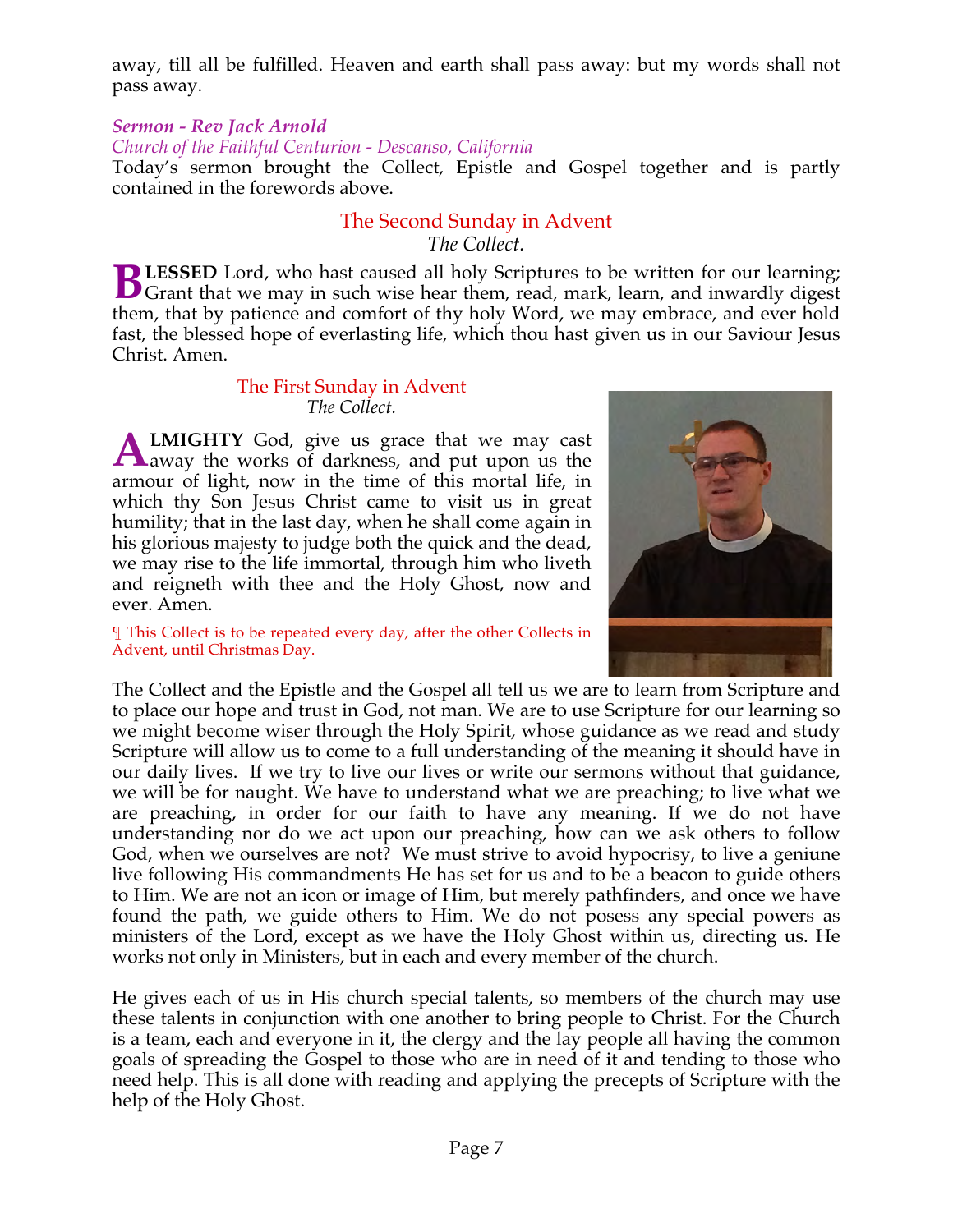We must act upon the words of Scripture and the sermons we hear, so our faith will manifest itself to all of those who are watching us. We will make mistakes and sin, as we are imperfect beings; if we admit our wrongdoings to God, and come back to Him, all shall be forgiven and we shall have another fresh slate, on which to start anew.

In the Epistle, Paul tells us Scripture was written that we might have hope, even in times of darkness. Times like these with unbelievers in high places doing their best to defile and ridicule our faith can try our souls. We must treat others as Christ taught us, with respect and humility, no matter our personal feelings/opinion on them and how they conduct their lives. If we are nice to them, we may plant a seed in their lives for the better, causing perhaps a change for the better in them. We do not know what impact our actions may have in the future; we can only hope they may influence an individual for the better. That is also why we need to be extremely careful in how our actions influence others. We want to be a positive influence, rather than a negative one.

This is where applying the love thy neighbor as thyself concept plays a big part. For if we follow Christ's Summary of the Law, then our actions are more likely to cause a positive impact on others around us, rather than if we follow ourselves instead of the Holy Ghost, wherein we are more likely to cause a negative impact to others around us.

Turning to the Gospel, Saint Luke describes the signs of the Second Coming and how we are to prepare for it. We are not to be caught unaware of the signs; if we read the signs, then we shall be prepared to meet our Lord and Saviour Jesus Christ. This means we have to be active in our faith, and not brain and faith dead like so many around us today. We have to be spritually aware of our spiritual surroundings, much as a good and safe driver/motorcyclist must be aware of the cars around him and possible hazards in the road at all times.

We have to use the tools given to us by God; Scripture, our faith and our friends in the faith to combat the evils of this world. We must do our best to make this world the best place we can. If we study, digest and use Scripture in faith, we will have hope in these times of darkness; we will go forth and spread Good News, which will give us satisfaction and hope for people, therefore renewing our spirit and vigor and the knowledge that in the end we will triumph, will fill our hungry spirits. It will renew our sense of purpose and redirect our focus outward instead of inward.

Our hungry spirits will be satisified by God's Goodness and His Word and His Love, of which He has infinite capacity, so nobody is stealing anybody else's share, as God has more than plenty to go around for all of us! In fact, the more of God's Love you take, the more there is for others! So we must concentrate then on sharing the Gospel and God's love, so others might finally find true happiness, as we find ours, in serving the Lord for the rest of our days. We also have to concentrate on living a genuine Christian life and not a shallow Christian life, and showing the way to Christ, for others to see and follow.

The common theme through the Collect, Epistle and Gospel is that if we have hope and trust in God, we must dread naught, and carry on, empowered through them in our daily lives here on Earth until we are called to our heavenly home. These are actions we must take not mere thoughts or words, actual actions!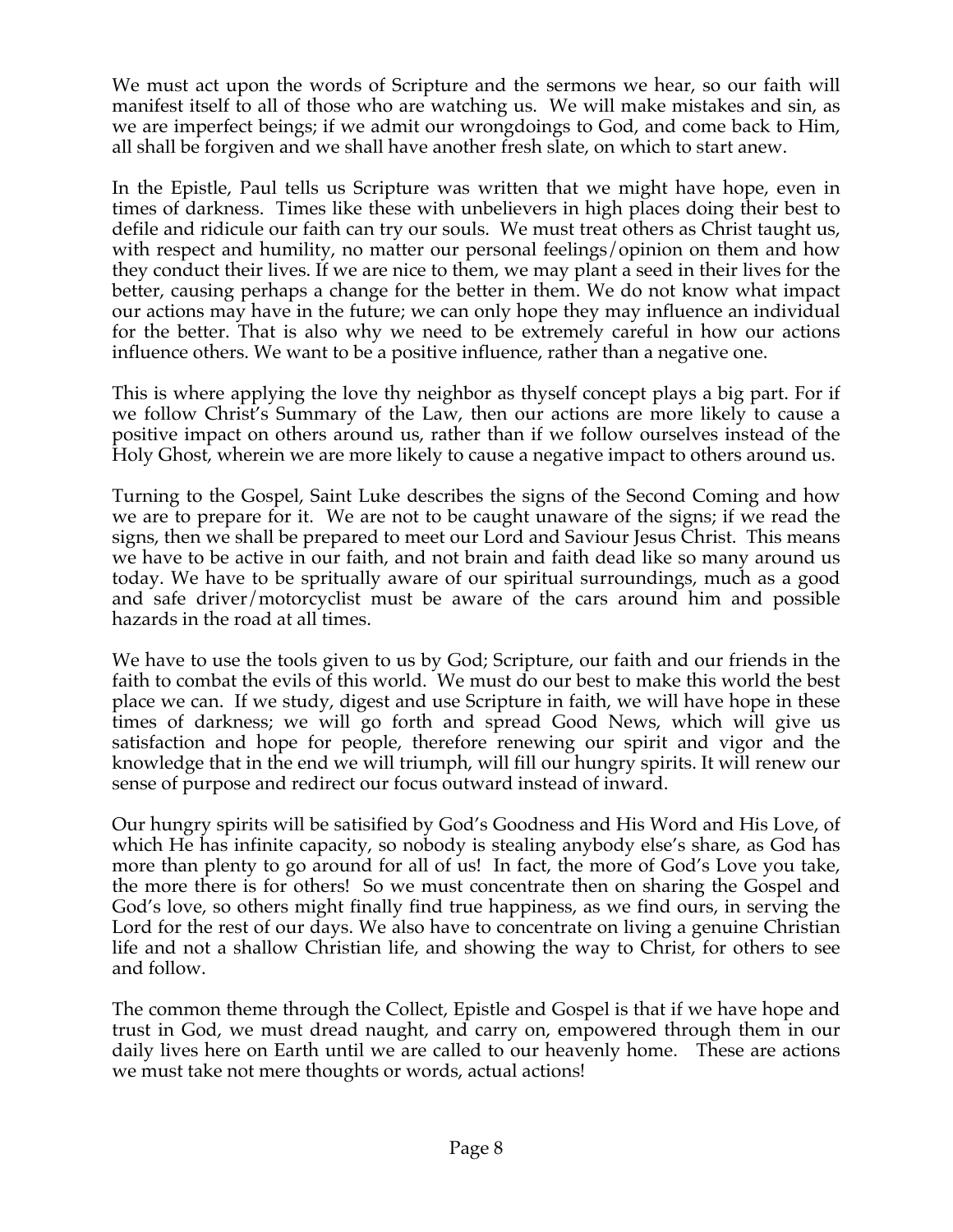Heaven is at the end of an uphill trail. The easy downhill trail does not lead to the summit.

The time is now, not tomorrow. The time has come, indeed. How will you ACT?

It is by our actions we are known.

# **Be of God - Live of God - Act of God**

# *Roy Morales-Kuhn, Bishop and Pastor - St. Paul's Anglican Church - Anglican Orthodox Church*

Bishop Roy is pastor of the biggest AOC parish West of the Mississippi and is in charge of the Diocese of the Epiphany.

# **Second Sunday in Advent**

*A note from Bishop Roy* – We had guests today and I used the propers in a basic Bible study form, nothing written down but the Word. Essentially spoke about the people who are constantly predicted the coming of the Lord, without reading what was written about his second coming.... Oh why bother? BECAUSE you might learn that the Lord is Almighty, that He is Sovereign, that it is He we should be worshiping, not we ourselves.



# *Rev Bryan Dabney of Saint John's Sunday Sermon*

We are fortunate to have Bryan's Sunday Sermon. If you want people to come to The Truth, you have to speak the truth, expouse the truth and live the truth. This is really a good piece and I commend it to your careful reading.

# **Second Sunday in Advent**

The apostle Paul wrote to Timothy:

**HIS** know also, that in the last days perilous times shall come. **THIS** know also, that in the last days perilous times shall come.<br>For men shall be lovers of their own selves, covetous, boasters, proud, blasphemers, disobedient to parents, unthankful, unholy,

3 Without natural affection, trucebreakers, false accusers, incontinent, fierce, despisers of those that are good,

4 Traitors, heady, highminded, lovers of pleasures more than lovers of God;

5 Having a form of godliness, but denying the power thereof: from such turn away.

6 For of this sort are they which creep into houses, and lead captive silly women laden with sins, led away with divers lusts,

7 Ever learning, and never able to come to the knowledge of the truth.

8 Now as Jannes and Jambres withstood Moses, so do these also resist the truth: men of corrupt minds, reprobate concerning the faith.

9 But they shall proceed no further: for their folly shall be manifest unto all men, as their's also was.

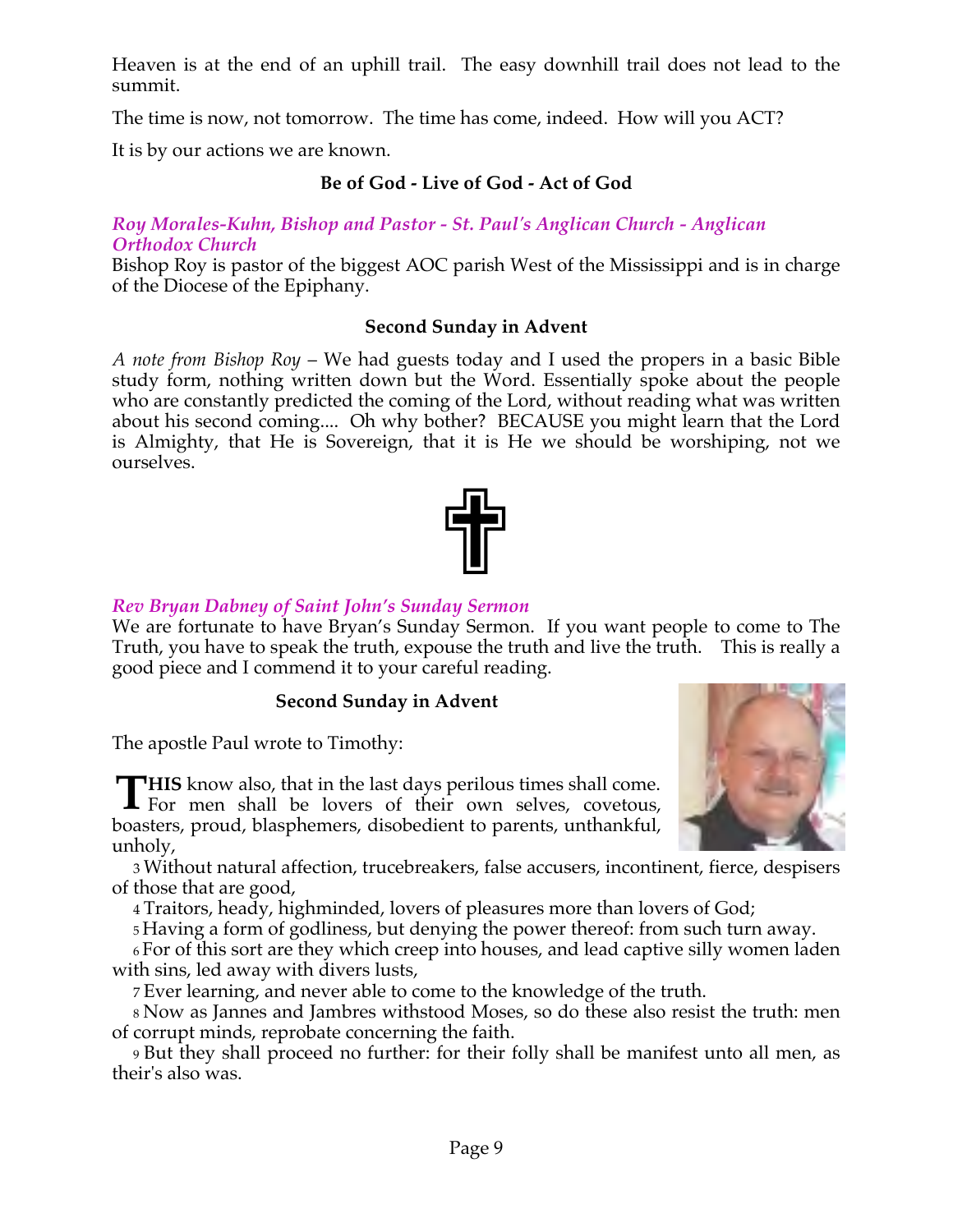10 But thou hast fully known my doctrine, manner of life, purpose, faith, longsuffering, charity, patience,

11 Persecutions, afflictions, which came unto me at Antioch, at Iconium, at Lystra; what persecutions I endured: but out of them all the Lord delivered me.

12 Yea, and all that will live godly in Christ Jesus shall suffer persecution.

13 But evil men and seducers shall wax worse and worse, deceiving, and being deceived.

14 But continue thou in the things which thou hast learned and hast been assured of, knowing of whom thou hast learned them;

15 And that from a child thou hast known the holy scriptures, which are able to make thee wise unto salvation through faith which is in Christ Jesus.

16 All scripture is given by inspiration of God, and is profitable for doctrine, for reproof, for correction, for instruction in righteousness:

17 That the man of God may be perfect, thoroughly furnished unto all good works.

(2 Timothy 3:1-17)

Paul warned us of a coming time of apostasy when he wrote, *This know also, that in the last days perilous times shall come* (v.1). Dr. Henry Halley in his famous Bible Handbook noted with regard to this time of trouble that it would come about due to, "The determined effort of mankind to corrupt the Gospel and thwart the work of Christ..." He further warned that "the terrible picture" of humanity as found in verses 2-5 of our lesson today, "with the exception of temporary periods of reform, is a fairly correct picture of the Visible Church as a whole to this present time."

In his second epistle to the Thessalonians, St. Paul noted that, *Now we beseech you, brethren, by the coming of our Lord Jesus Christ, and by our gathering together unto him, that ye be not soon shaken in mind, or be troubled, neither by spirit, nor by word, nor by letter as from us, as that the day of Christ is at hand. Let no man deceive you by any means: for that day shall not come, except there come a falling away first, and that man of sin be revealed, the son of perdition* (2:1-3). The apostle was moved by the Holy Ghost to remind the Thessalonians that in the latter days before the coming of our Lord, there would be a falling away, or, in the Greek, apostasia. Rev Matt Slick of the Christian Apologetics & Research Ministry noted that, "Apostasy means to fall away from the truth. Therefore, an apostate is someone who has once believed and then rejected the truth of God."

On that account, it should come as no surprise to the true and faithful Christian the falling away which the apostle warned of in II Thessalonians 2 will result in perilous times for believers. Examine the particulars as set forth in our epistle lesson: *for men shall be lovers of their own selves, covetous, boasters, blasphemers, disobedient to parents, unthankful, unholy, without natural affection, trucebreakers, false accusers, incontinent, fierce, despisers of those that are good, traitors, heady, highminded, lovers of pleasures more than lovers of God; having a form of godliness, but denying the power thereof: from such turn away* (II St. Timothy 3:2-5). The expression perilous times brings to mind words such as hazardous, dangerous, and evil as these are fit examples which describe the world that Christians would one day face, and in many cases are already witnessing.

Look at what it costs to be a Christian today. In the Middle East, it can mean your life when ISIS/ al Qaida/ etc. shows up in your town or village. In Europe, it can mean your church may be looted and destroyed by Muslim "refugees". Additionally, it could mean your daughter might be raped, beaten, and even killed by these "followers of the prophet". In the US, such can result in verbal assaults by the media as well as by groups sympathetic to Islam within those clueless and spineless denominations which superficially bear the name of Christ. There is also the possibility of physical violence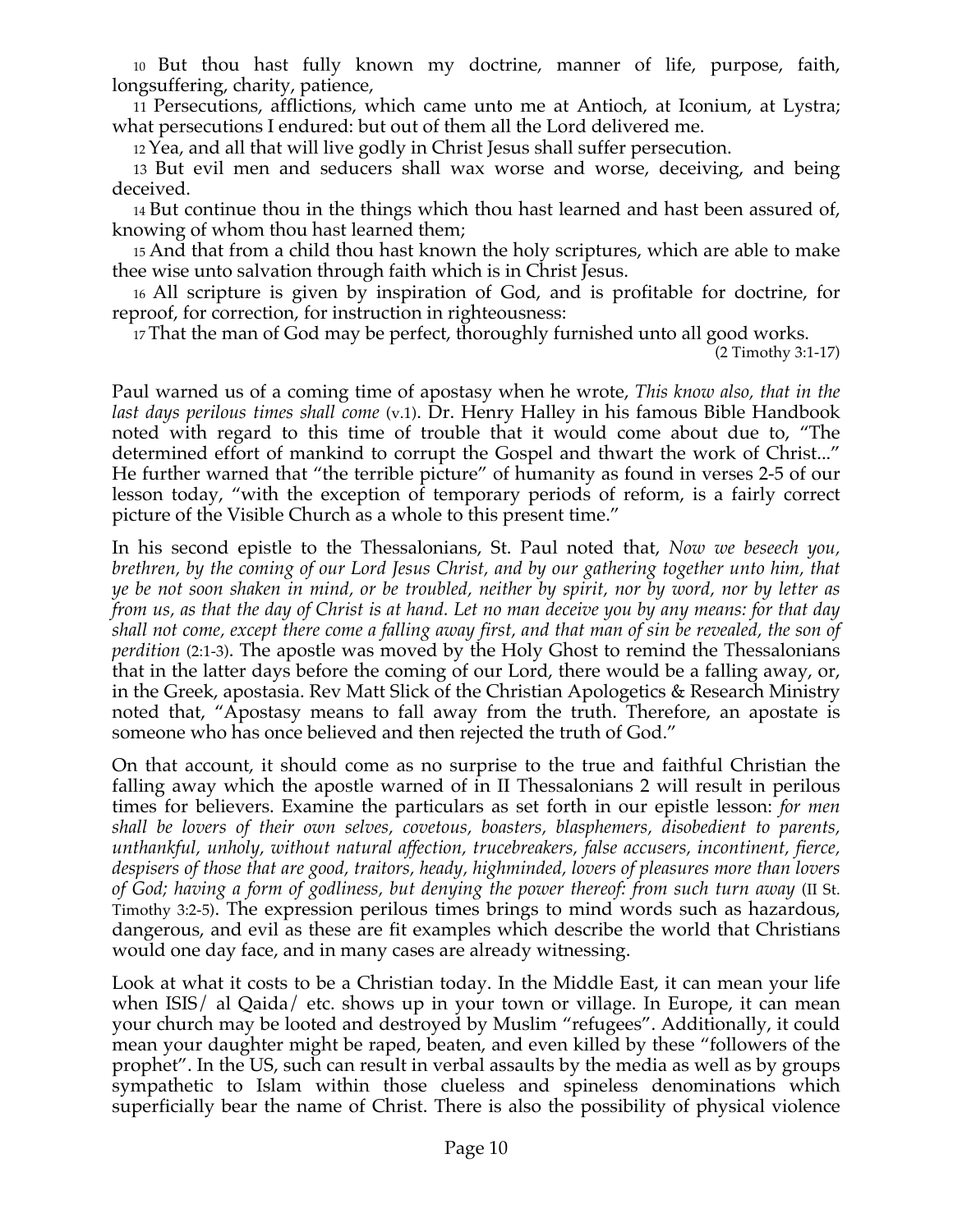depending on the particular sect of Islam that is nearby. Those in academia may have to face student protests whose demands may range from their being fired to some public act of fawning before the aggrieved parties in order to remain employed. One may even be jailed for standing up for the faith against the reprobates of this world that have managed to gain "protection" from our courts. One thing is for certain, being a faithful Christian can be a trying and costly experience. With that in mind, let us now examine the various behaviors that will characterize the perilous times described in our epistle lesson.

The apostle Paul observed *men shall be lovers of their own selves, covetous, boasters, blasphemers, disobedient to parents, unthankful, unholy* (v.2). When people are concerned only with themselves, there is a tendency to satisfy their desires with little or no regard for those around them. An attendant mindset is covetousness wherein a person will satisfy his desires in most any manner he chooses without regard for the will and wishes of God. Boastful people are lovers of themselves. They are braggarts and narcissists. They will regard only their actions and achievements as being the most worthy, and that the deeds of others are of no consequence, or are of little value in comparison to theirs.

Those who blaspheme God and persecute his people are also revealing their true spiritual states. To blaspheme the name of God especially when he has commanded otherwise is put oneself in his place. Such a description also fits with being disobedient to parents (another commandment), as well as to be unthankful for his gifts; and further, to live a life devoid of holiness toward God. Bishop Ryle defined holiness as, "*the habit of being of one mind with God... to shun every known sin, and to keep every known commandment... to strive to be like our Lord Jesus Christ... [living a] life of faith in him... [drawing] from him all his daily peace and strength... [ and laboring]... to be conformed to his image.*" When men cease from being holy, they are telling God his word and commandments do not matter as much as their own licentious natures and errant lifestyles.

Being, *without natural affection, trucebreakers, false accusers, incontinent, fierce, despisers of those that are good* (v.3) are behaviors which reveal the untrustworthiness of evil men. If men have no love or respect for their fellows, they will have no qualms about harming them to get what they want. If they are trucebreakers, they will not seek peaceful relations with those around them. If they are false accusers, they will knowingly bring accusations against a fellow without just cause. If they are incontinent, they will have no self-control. They may justly be called a "loose cannon" as they are without restraints or inhibitions. If they are fierce, they are filled with excessive anger and rage. Such persons are difficult to deal with because they are prone to vent their feelings against anyone who might be a convenient target. If they are despisers of those that are good, they will hate all who are in Christ Jesus. Since they are outside of the camp of Christ, they are thus by default in the camp of the evil one. As Satan hates Christ and all who follow him, so if follows that anyone who is in the camp of the Devil— by default or by intention— will hate all who have been regenerated by the Holy Ghost and work against them at every turn in this life.

Those who are, *traitors, heady, highminded, lovers of pleasures more than lovers of God* (v.4) will betray our Lord and his people. A traitor works for the enemy all the while pretending to be a friend and comrade-in-arms. Those who are considered to be heady and highminded are so consumed with their own self- importance that they do not see the need to exercise due care in their duties to others and to God. Those who love the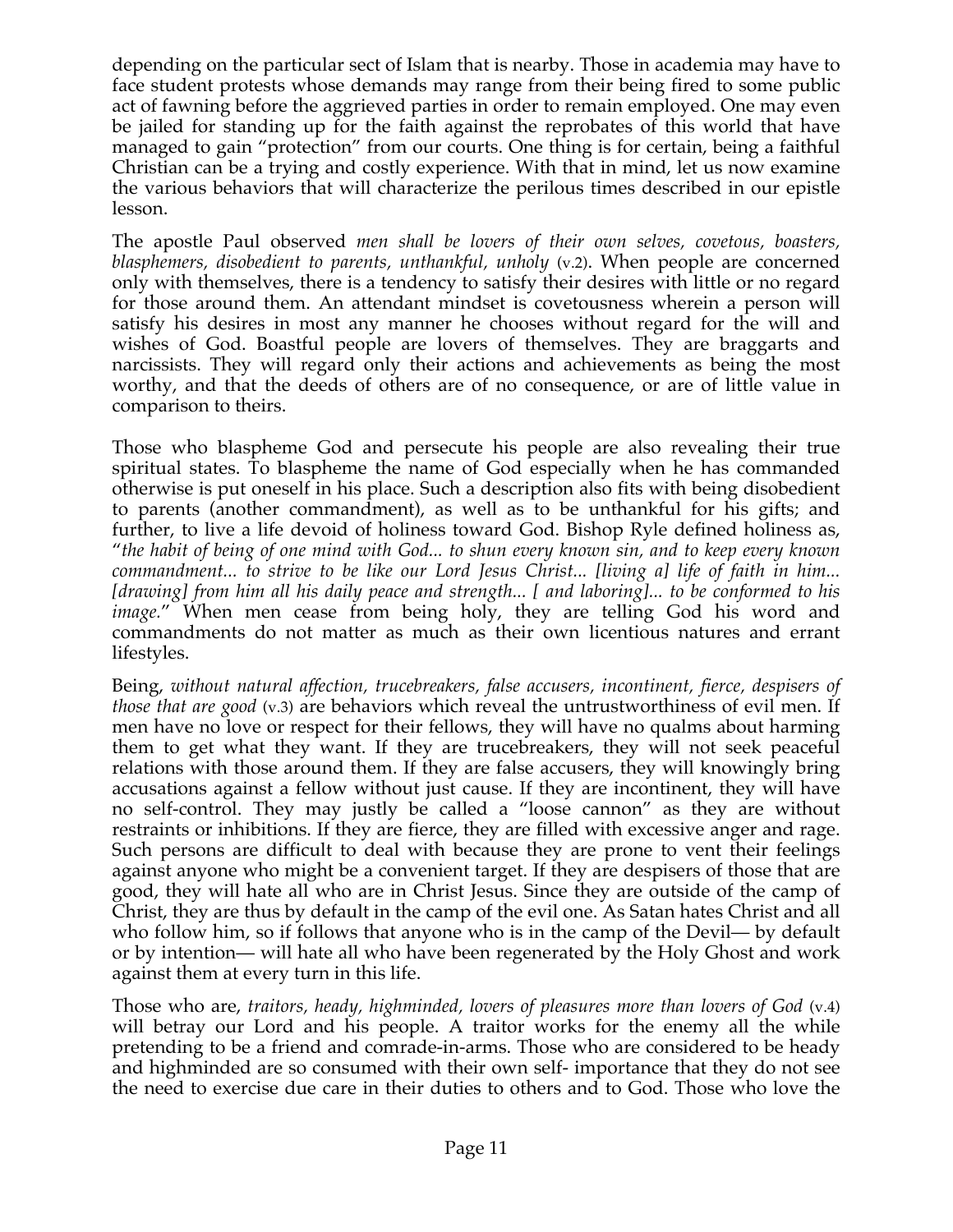things of this life that please them more than they love God have no real faith and will only pretend to possess such as long as it sates their desires. But comes the time when they are no longer satisfied with what God supplies, then they will seek to slake their lusts elsewhere with those who have a better offer, and need I say that the Devil is ever ready to deceive them on that score.

If ever one needed a sign that we are living in perilous times, the last portion of II St. Timothy 3 hits the proverbial "nail on the head" with, *having a form of godliness, but denying the power thereof: from such turn away* (v.5). Look about us at what Christianity has become. At every turn you will witness churches whose congregations are led by individuals who, if pressed, will deny the divinity of our Lord Jesus Christ should they believe that he existed at all. They will, however, preach a social gospel of man and his earthly needs which the Devil's cult of Political Correctness demands be accepted and tolerated without criticism. And further, they will either consciously avoid any doctrine of the Christian faith which speaks against their errant beliefs, or they will re-interpret the scriptures to mean something that God did not intend. And should they be faced with congregants who have rejected their false teaching and preaching— who will neither bow before their new god-of-the-moment, nor give their approval to aberrant and degrading behavior as found in the Bible— they will label them as fundamentalists, or phobic personalities of one sort or the other, or just plain backward and narrowminded. They are counting on the average, unsuspecting soul in the pew to accept their wayward teachings and practices because, "Reverend so-in-so has been to seminary, and knows best what to teach and preach on and the lay people don't."

So what then should the faithful do? The apostle's command is clear: from such turn away. Regenerated people in Christ have been called to reject any and all forms of apostasy by turning away from them. We are not to follow any doctrine, tenet or teaching that denies the truth of God's word written neither are we to be in agreement with any pastor, teacher or church leader who approves of such things (see II St. John 7-11). You cannot reason with apostates as they have tasted of Christ and have rejected him without becoming regenerated beings. To speak plainly, they were never, ever saved though they were once acquainted with the truth, but in the end, turned from it.

As St. Peter has written concerning apostates in his second epistle in Chapter 2, *These are wells without water, clouds that are carried with a tempest; to whom the mist of darkness is reserved for ever* (v.17). And, *For if after they have escaped the pollutions of the world through the knowledge of the Lord and Saviour Jesus Christ, they are again entangled therein, and overcome, the latter end is worse with them than the beginning. For it had been better for them not to have known the way of righteousness, than, after they have known it, to turn from the holy commandment delivered unto them* (vv.20-21).

St. Jude observed apostates were, turning the grace of our God into lasciviousness [shameful wantonness and excess], and denying the only Lord God, and our Lord Jesus Christ (v.4). He further noted that they are vain in their speaking (v.10), greedy (v.11), without fear of the Lord (v.12), walking after their own lusts, as well as seeking advantage from men via their flatteries (v.16), and mocking God's messages in favor of their sensual natures (vv.18-19).

Apostates, as we have seen, pose a serious threat to all who are born again in Christ Jesus because they are within the church— much as tares are among the wheat— and this will make them problematic, particularly for those who are novices in the faith. Apostates will often mask their true natures as they attempt to spread their compromised and corrupted teachings about Christ amongst the unsuspecting. We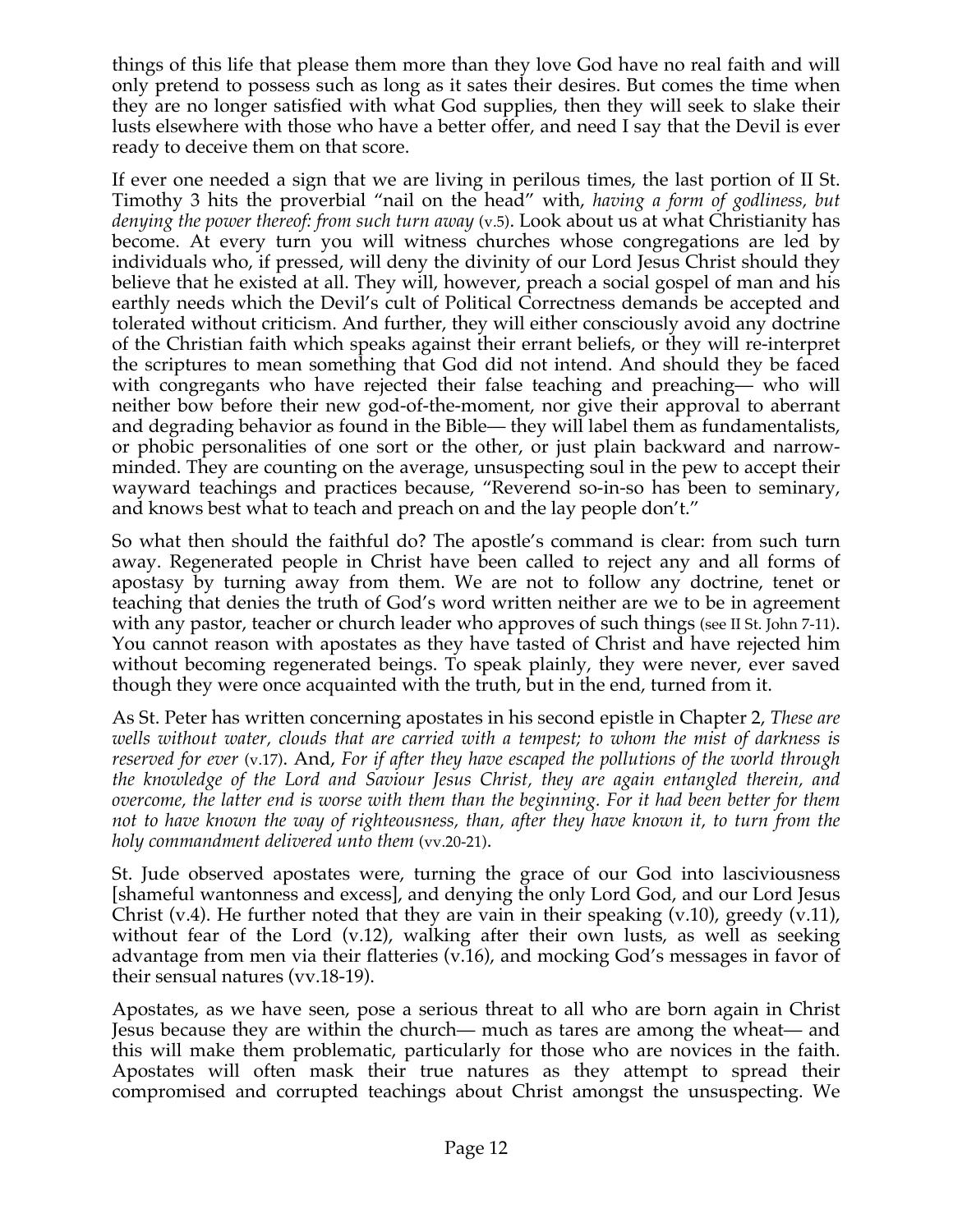ought to heed the warning which the apostle Paul gave in his second letter to the Corinthians when he described apostates as being, *false apostles, deceitful workers, transforming themselves into apostles of Christ, and no marvel; for Satan himself is transformed into an angel of light. Therefore it is no great thing if his ministers also be transformed as the ministers of righteousness; whose end shall be according to their works* (11:13-15).

St. Paul also noted in II St. Timothy 3, *evil men and seducers shall wax worse and worse, deceiving and being deceived* (v.13). All the more reason for us to avoid them so that we are not deceived as well. The apostle's prescription calls for us to study *the holy scriptures, which are able to make thee wise unto salvation through faith which is in Christ Jesus* (v.15). He also affirmed the truth of the Bible when he wrote, *All scripture is given by inspiration of God, and is profitable for doctrine, for reproof, for correction, for instruction in righteousness: that the man of God may be perfect, throughly furnished unto all good works* (vv.16-17).

Perilous times will indeed come my friends, if they are not already here. We cannot turn them away. We are expected to do our best as we labor in our Lord's harvest till he calls us home. Our job then is to avoid any person, group or thing that will inhibit our efforts to serve God as he has commanded. We must keep to the strait gate and the narrow way. We must keep to our Lord via daily prayer and bible reading, and away from those alien voices which would ruin our witness and make us shipwrecked castaways.

Do not be deceived by those who have only an appearance of faith and not the true faith of our Lord and Saviour. St. John in his first epistle warned us to, *believe not every spirit, but try the spirits whether they are of God: because many false prophets are gone out into the world* (4:1). That is sound advice to all who are of the faith.

Satan's messengers can come in a variety of packages, from those who appear to be strong in the faith, to those who make no bones about their skepticism. For the former, their masks will drop sooner or later and you will see them for what they truly are, so try them. Be like the Bereans of old who searched the scriptures daily to verify what the apostle Paul had told them (Acts 17:10-11). For the latter, their skepticism will be obvious to any regenerate Christian if they are familiar with God's word written. If you are a member of a church or denomination with apostates in positions of leadership or authority, especially where they have the approval of the hierarchy, you would be wise to leave that fellowship (see II Corinthians 6:14-18). Such bodies are like the church of Laodicea as they believe everything is fine and they have need of nothing else (see Revelation 3:14-22). How do you convince a self-satisfied person that he is in need of any remediation? Unless they see the need, they will not change. It would be best to reason with them from without than to be taken down to Hell because you chose to remain in fellowship with them. Even Noah and Lot served as witnesses to the wicked in their localities, but God removed them that they might be spared his wrath (II St. Peter 2:1-9).

Our Lord expects us to daily live that victory which he won for us on Calvary's Cross. Do not shun his word and commandment. Avoid errant beliefs and behaviors. Seek to be filled daily with the Holy Ghost. Do not be slack in your prayer life. And finally, in these last days, remember that as things begin to unwind and fall apart, there is a place which God has prepared for all who love him that is beyond our comprehension in beauty, joy and peace. Perilous times means that our Lord's appearing is nearer than ever. Perhaps tomorrow we shall see the Lord, or perhaps today<sup>1</sup>. Watch for him for we know not the day nor the hour of his coming.

<sup>&</sup>lt;sup>1</sup> Regardless of the time of the general Second Coming, roughly 313,000 people will have an opportunity to meet Jesus today and face the Judgment.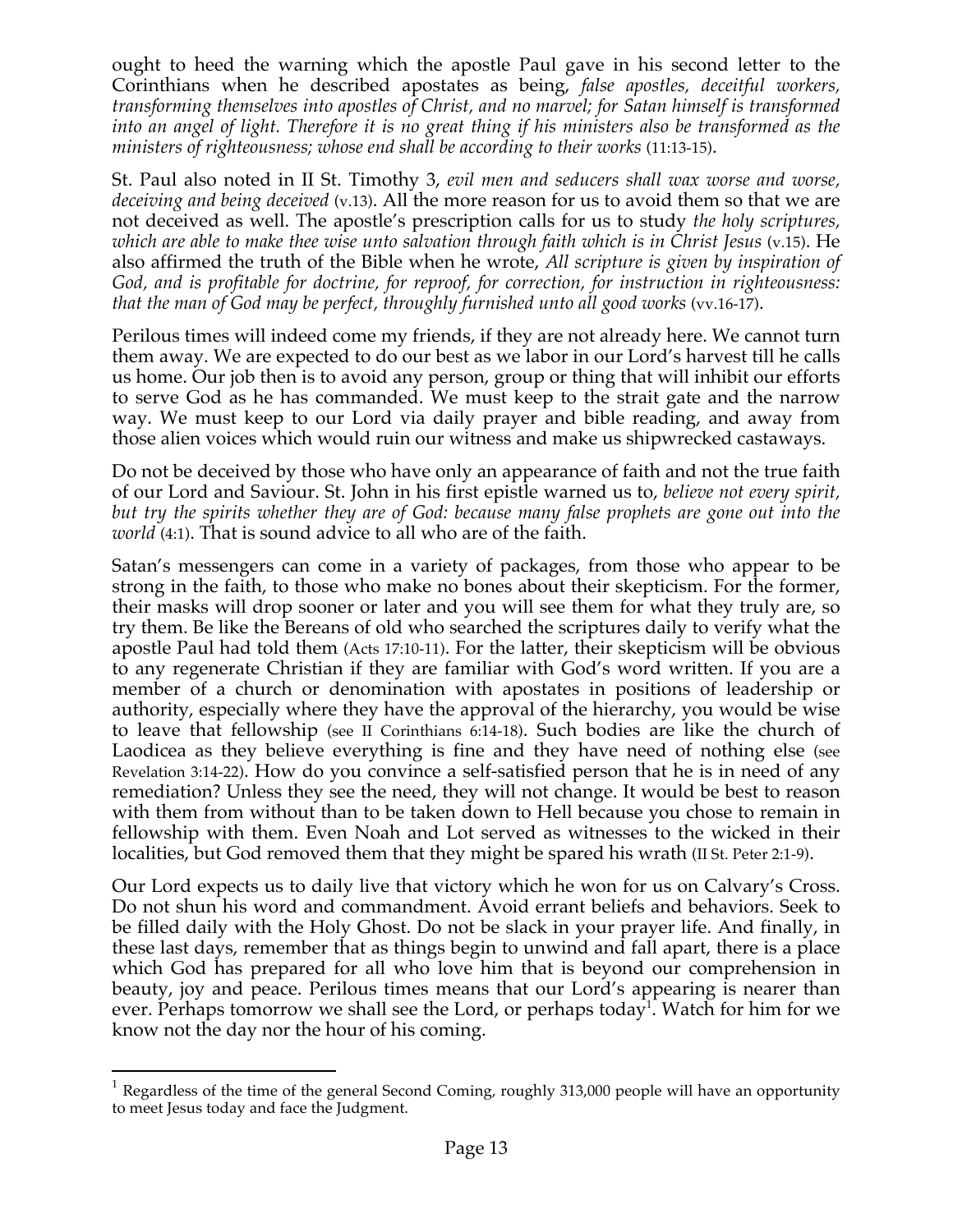Let us pray,

**ATHER**, strengthen us for the work we have before us in these last days; and keep **FATHER**, strengthen us for the work we have before us in these last days; and keep us from being sore distressed as we witness the evils of these perilous times; for these things we ask in the name of him who will come again for us, even Jesus Christ our Lord. Amen.

Have a blessed week, Bryan+

# *After Church Hospitality*

We would like some pictures of your after service gatherings. Come on! Help out!

# *People in our Prayers* - http://faithfulcenturionprayerteam.blogspot.com/

### **Why? Prayer is an extremely important activity.**

It is not that God knows not our needs, for He surely does. Yet, Jesus commanded us to ask God for those same needs. In addition to the obvious of asking God for help, offering thanksgiving and the like, prayer helps us focus our thoughts on how we might do God's work.

The Prayer Team of the Anglican Orthodox Church was established to help our members and fellow Christians pray for those in need and to give thanks as well for the blessings we have been granted.

### **Who can be on the list? Do I have to be a member of the Anglican Orthodox Church to be prayed for?**

No! The only qualification to be on the list is that you want our prayer team to pray for you. We are Christians and are happy to pray for you, no matter who you are. If you want help from God, you are our kind of people.

### **What is the commitment from the prayer team?**

Each member of the team will pray for the desired outcome at last once per day.

### **How do I get myself or someone else on the prayer list?**

You can email one of the prayer team leaders: Jack - jack@faithfulcenturion.org or Dru dru@ faithfulcenturion.org, or call the office at (619) 659-3608 or fill out a prayer card at your church.

### **What should I ask for?**

Depends on what you want. Some people merely want God to be asked to heal their ills and be mentioned by their first name, others want a specific outcome and / or have more of their personal information known to the team. Ask for what you want. It is your desire and need for prayer the team is attempting to meet. For typical examples, see the list below.

# **Updating the Team**

If you are on our prayer list, or if you have submitted a person that you have asked us to pray for, please update one of the team members or Hap in person, by telephone or email. It helps to be able to pray specifically for these individuals including their specific needs; plus if they get better, it is nice to give thanks!

Please note that on the yellow (maybe green or orange if you get an old one) cards at church, you can ask that those to be prayed for have their names disseminated to the prayer team. Those names will be said in church and appear here. Or, you can ask that their names and purpose be kept confidential, then only Hap will know to pray for them.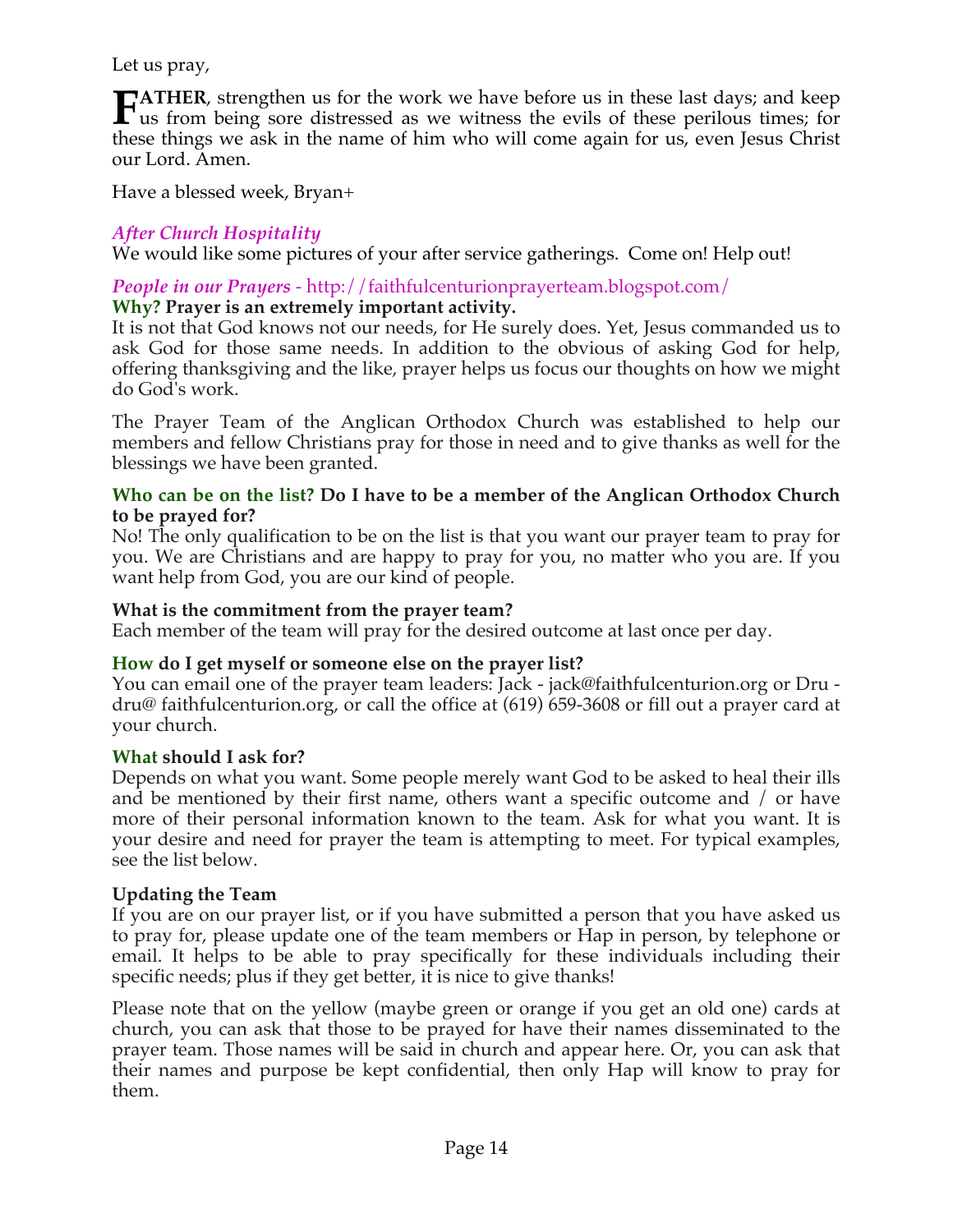*Prayer List Notice – If you have someone on the prayer list and their needs have changed, please let us know. We'd like to update our prayers to reflect the need and most important to give thanks!*

### *Travel*

*Hope and JB DeLong* are on travel this week.

### *Move*

*The Thomas Family* is now in Okinawa for a second short tour. Please pray for this new assignment to go well for Kurt and for Mary and the kids to make new friends.

### *Wedding*

*William and Melanie Arnold* were married on 10 October 2015. Please pray they will grow together as one in our Lord.

# *Birthday*

Ali Esquivel celebrated her 27<sup>th</sup> birthday on 22 November 2015.

*Mary Garcia* celebrated her 78<sup>th</sup> birthday on 10 November 2015.

# *Departed*

- *Professor John Maher* long time member of the Anglican Orthodox Church and faithful member of Prayer Partners passed from here to home on his 85<sup>th</sup> birthday, 3 December 2015, leaving behind his family and in particular his loving wife Joan. Please pray for his wife and family that they might adjust to the temporary separation.
- *LTC Bernie Coogan* passed away on 19 November 2015, after a stroke near Christmas

time. He had recovered pretty well, but other complications set in. Please pray a prayer of thanksgiving for Bernie's time here on earth and for trust in God and comfort for those who remain behind. Pray in for particular for his wife JoAnn, daughter Rebecca and son Chad that they might adjust to the temporary separation.

*Jose Miranda* passed away on 16 November 2015, in hospice care as a result of kidney failure, gangrene and other organ failures. Please pray for his wife and daughter that they might adjust to the temporary separation.

# *Nearing the end of their time here on earth*



- *Dick Gray* has a metastasized Merkle Cell carcinoma just under his sternum carcinoma for which all treatment has been exhausted. The pain has gotten to the point he has been given a morphine pump, which for now is working. His faith in the Lord is great and he is ready to be with Him. Pray he, his wife Jenny and family will keep their trust in our Lord and his time here on earth with his family will be acceptable; pray also for a good passage to home.
- *Mrs. Tiffany (90)* has chosen to refuse extraordinary care as it will not gain much earthly time. The Tiffanys have been together for a long, long, long time. Pray for Mrs. Tiffany and her husband as together they begin this Journey to be with their Lord.
- *Charles* has tonsil cancer; his treatment was stopped in June 2015. The tumor was too large and prevented surgery. Charles is unable to ingest nutrition and he is in a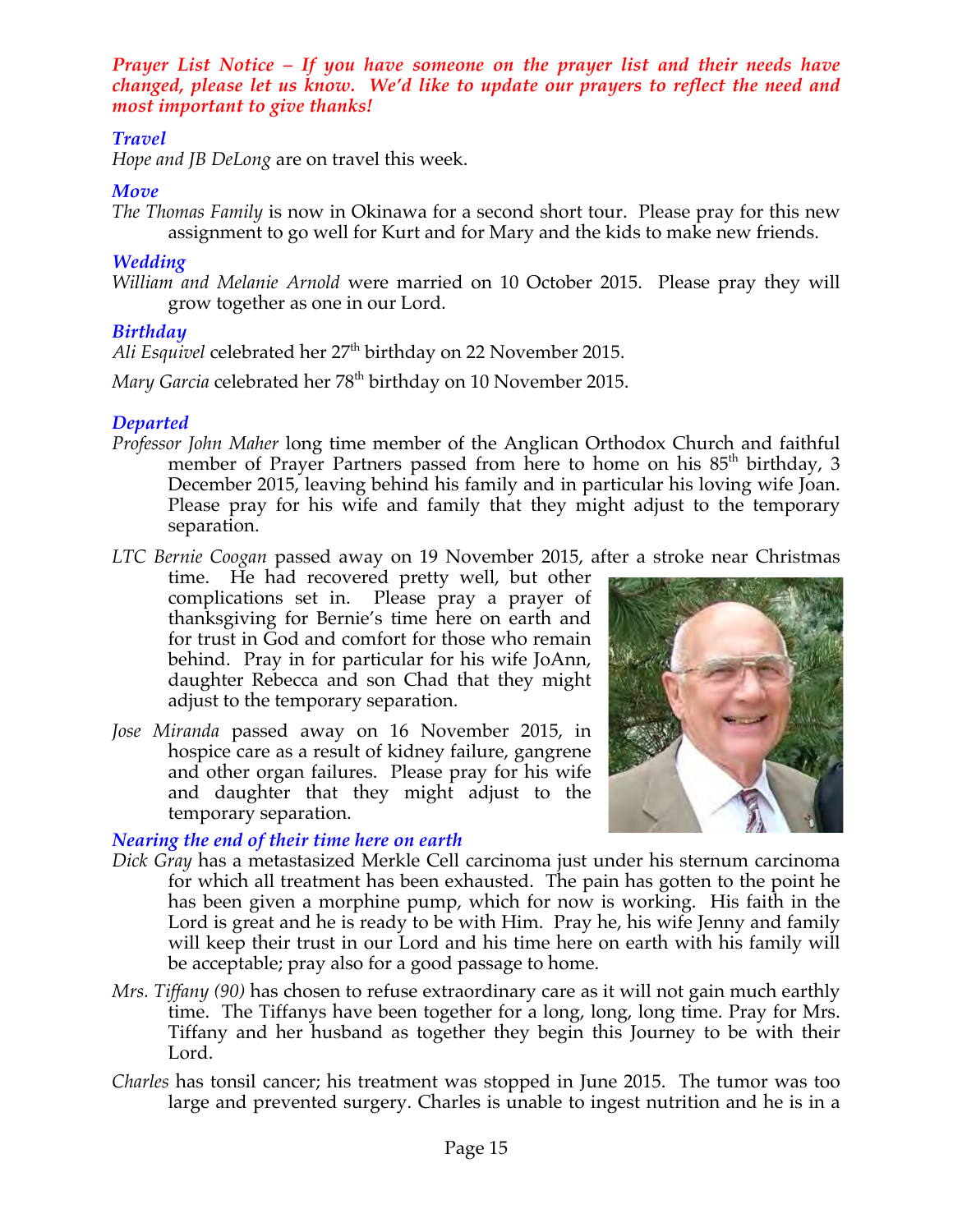great deal of pain Please pray for him as he prepares to go home to be with his family who have gone before him. Please pray for comfort, understanding, strength and guidance for Phil and his family who will of necessity remain behind.

- *Phil* was taken off life support on 2 April 2015. Please pray for him as he prepares to go home to be with his family who have gone before him. Please pray for comfort, understanding, strength and guidance for Phil and his family who will of necessity remain behind.
- *Maggie* is nearing the end of her time here on earth. Please pray for Maggie and her husband Dub as she prepares to go home to be with her family who have gone before her. Pray for the faith of her family to build and the transition to be good.
- *Alan* is a victim of metastasized colon cancer already destroying his liver. His youngest sister has put aside her hard-earned career to care for her brother in these days on earth. Please pray for him as he prepares to go home to be with his family who have gone before him. Please pray for comfort, understanding, strength and guidance for Alan and his family who will of necessity remain behind.
- *Saundra* is in ICU with congestive heart failure after a heart operation. She is aged and frail. Saundra is near the end of her time here on earth. Please pray for comfort, understanding, strength and guidance for Saundra and her family who will of necessity remain behind. Pray for the love of God to stay foremost in their hearts.
- *Polly* is in hospice care with dementia and spinal stenosis. Please pray for her as she prepares to go home to be with her family who have gone before her. Pray for the faith of her family to build and the transition to be good.

### *In need of a miracle or understanding of God's Plan*

- *Gemma Dillinger* has been treating for breast cancer for over a year now, after surgeries, radiation and chemotherapy, she is reaching the limit of her tolerance with no end in sight. Please pray for her to gain strength and ground on the cancer. Help her to continue with her faith in our Lord, she is not afraid to go home, but wants to make sure it is time. Pray she will be encouraged to not give up until it is her time to go and that her time here on earth with her family will be good.
- *Janet* has had a blood borne cancer for several years. Her faith in the Lord is great and he is ready to be with Him. Pray she will be encouraged to not give up until it is her time to go.
- *Holly* has had Colon Cancer, Breast Cancer and now it is in her spine. Please pray for guidance for the medical personnel treating Holly, for a miraculous remission; that Holly's remaining time here on earth might be good. Help Holly and her family put their trust in the Lord and let Him carry their sadness, fear, worry and terror. Pray for strength and courage for Holly.
- *Tim* was on a kidney transplant list and started dialysis and was taken off the transplant list for a heart problem that required stents, while putting in stents a leaking valve was found. A port was put in and something happened and it has to be redone. In several days he will have a valve replaced, after heart surgery and recover he will go back on the transplant list. Please remember him in prayer in the days and weeks ahead. Pray he will put his worry on God's shoulders so he might be at peace and rest. Pray for those treating him that they might pay attention and do their best.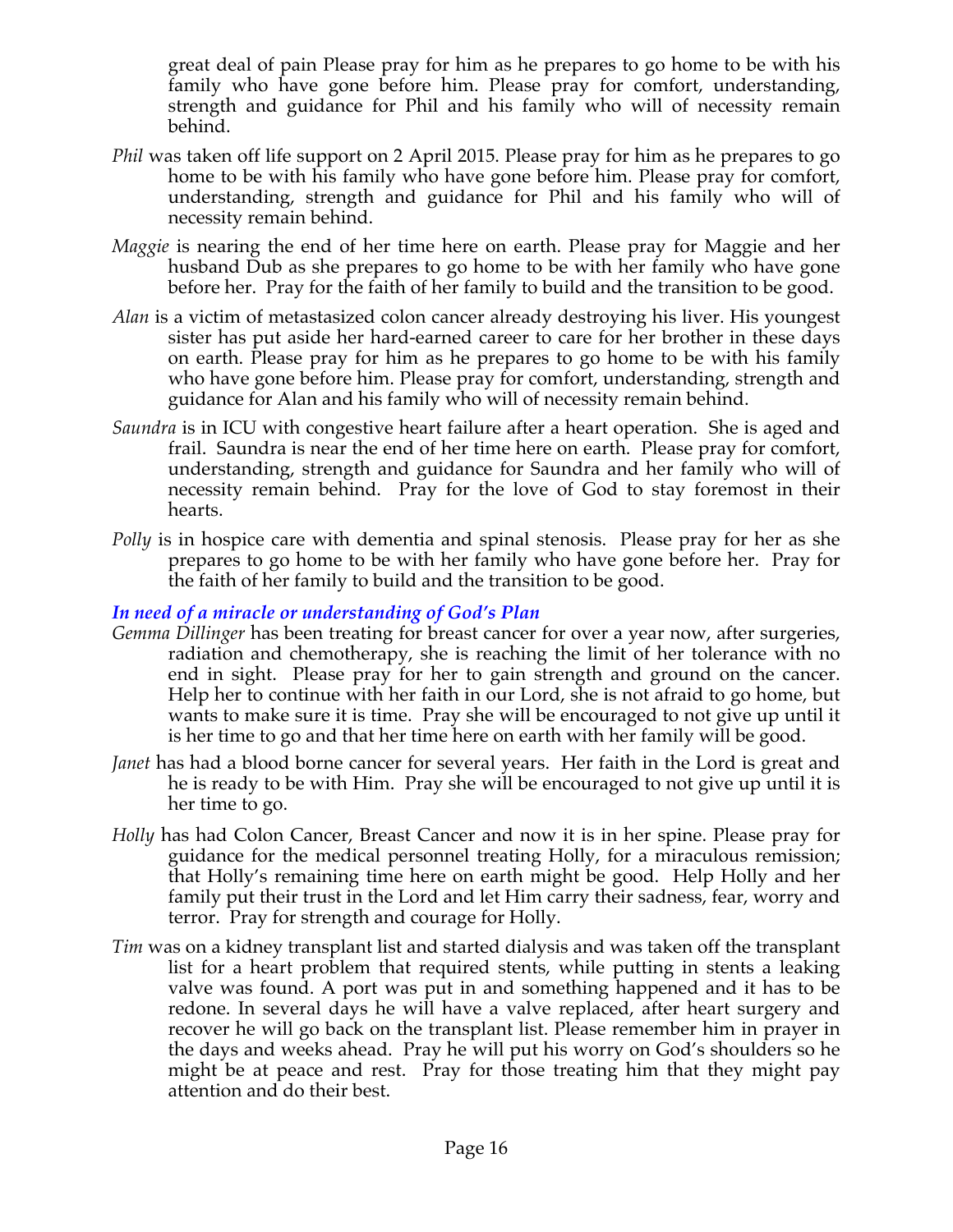- *Marilyn* has been diagnosed with non-operable pancreatic cancer. Please pray for a miraculous remission; that Marilyn's remaining time here on earth might be good. Help Marilyn and her family put their trust in the Lord and let Him carry their sadness, fear, worry and terror.
- *June* found she has a recurrence of colon cancer, which is now Stage Four, that is it has spread. Please pray for a miraculous remission; that June's remaining time here on earth might be good. Help June and her family put their trust in the Lord and let Him carry their sadness, fear, worry and terror.
- *Cindy* has been diagnosed with an aggressive malignant brain tumor. Please pray for a miraculous remission; that Cindy's remaining time here on earth might be good. Help Cindy and her family put their trust in the Lord and let Him carry their sadness, fear, worry and terror.
- *Leon McKay* suffered a stroke a few weeks back that has left him unable to speak and while undergoing evaluation the doctors also found he has a very aggressive cancer. Please pray for a miraculous remission; that Leon's remaining time here on earth might be good. Help Leon and his family put their trust in the Lord and let Him carry their worry.
- *Rev. Thomas Brooks* is not improving and being kept alive by artificial machines. Please pray for a miraculous recovery and if that not be God's Will, a rapid passing to home. Help Thomas' family put their trust in the Lord and let Him carry their worry
- *Ronnie* has kidney cancer that has spread and the surgeons are very concerned. Please pray the medical team to formulate a successful treatment plan and for a miraculous remission; that Ronnie's remaining time here on earth might be good. Help Ronnie and family put their trust in the Lord and let Him carry their worry.
- Levi was cancer free for 4 years and just discovered he has kidney cancer. Levi has a great deal of faith and said whether he is healed or God takes him home he will be fine. Please pray for the medical team to pay attention and to their best and for a good outcome. Pray also that Levi and family will be able to put their worry on God's shoulders. In particular, please pray for pain relief; Levi is 22 years old.
- *Ray Daley* is a member of the Royal Canadian Legion and served his country during the Korean War era. Ray is taking chemotherapy treatments for cancer. Meanwhile his son Trevor is in the hospital in a coma and seems to have lost the will to live.
- *Pat* has been under treatment for colon cancer for sometime. He has had major complications the last few days and your prayers will be appreciated by family and friends.
- *Dorothy* had pneumonia, on checking her lungs they found tumors which permeated the lung area. Further investigation found a primary site in the colon, with the lung being secondary. It would appear there is no viable treatment at this time. Please pray for a miraculous remission; that her remaining time here on earth might be good. Help Dorothy and her family put their trust in the Lord and let Him carry their worry.
- *Becky* has fourth stage metastasized lung cancer and is not doing well with chemotherapy treatments. Please pray for Becky and her husband as they are together during this difficult time in their lives.

*Jane* has fourth stage cancer and is not doing well. Please pray for Jane and her family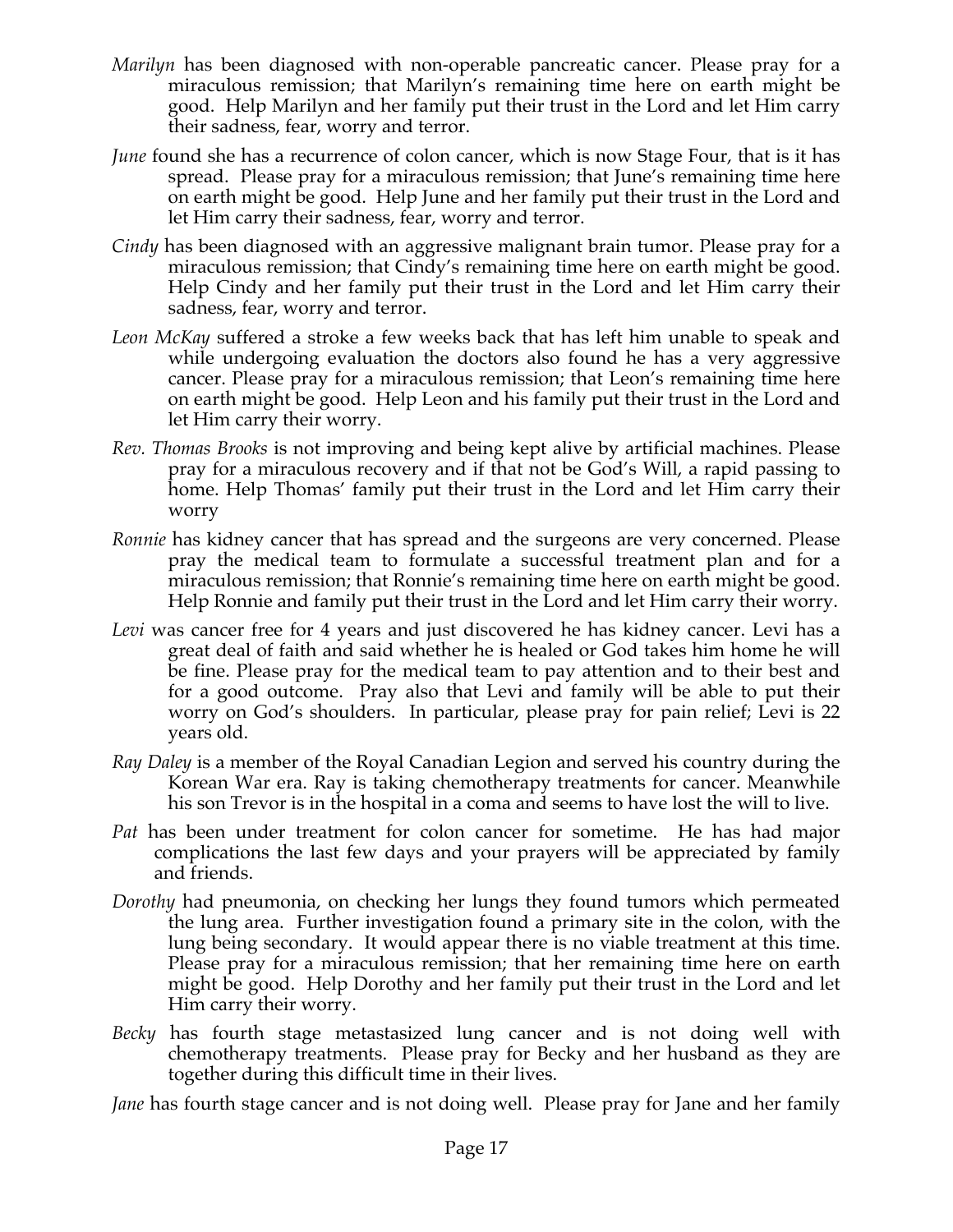as they are together during this difficult time in their lives.

- *Colleen* has been battling pancreatic cancer over the last year and it has now spread to one of her lungs. Please keep her and her family in your prayers.
- *Christine* has cancer of the colon, which spread to her liver; she is receiving chemotherapy and is having difficulty eating. Please pray for the medical team treating her to pay attention and do their very best; pray also for confidence in our Lord for Christine and her family.
- *Todd* and *Kenny* have both been fighting osteocarcinoma for over five years and have been told their time here on earth is nearing its end, absent a miracle from God. Both are ready to go home and leave the pain, but would like to stay. Please pray for them and their families.

# *Homebound or Infirm*

- *John* has Alzheimer's; pray he will call on God to help him as he deals with this time in his life.
- *Steve,* brother in law of Paul Martin, appears to have early onset dementia. Steve had teenage children and is very concerned for them. Please pray for the disease to stall or abate and for peace of mind for Steve and his family.
- *Emma Lee* is in a Nursing Home and while moving her she was dropped and her femur was broken. She was operated on and her femur was repaired and she is in rehab. She is not responding well and your prayers will be appreciated.
- *James* is on oxygen all the time, this is bothersome to him and terrifying as well. Please pray for James to put his worry, his bother and his terror on the Lord. Pray for strength and guidance for James and his family. They suggest this verse, "I am thine, save me, for I have sought thy precepts."
- *Joan* has had serious medical problems that have kept her confined. Please pray her health will remain stable.
- *Norma, Sara's mother* is in a state of deteriorating health, both physically and mentally, with both dementia and Alzheimer's. She is slowly drifting away, though she still recognizes Sara and prayer gives her a sense of peace. Please pray for both Sara and her mother to put their cares and worries on God's shoulders so they can deal with the many problems involved.

# *Surgery*

- *Ashiei* had surgery on Tuesday 1 December 2015, to remove a tumor from her chest; complications ensued. Please continue Ashiei in your prayers and pray for the medical team to be open to God's guidance on further treatment, to their best and for a good outcome. Pray also Ashiei and her family will be able to put their worry on God's shoulders.
- *Marcia* has had a biospy of a mass in her breast which indicated a tumor that must be removed. Pray the surgical team will be open to guidance, pay close attention and do their very best. Pray for peace of mind and trust in God for Marcia and her family.
- *Edware* is having his fourth back surgery (in the last four years) Please pray for the medical team to pay attention and to their best and for a good outcome. Pray also that Edware and his family will be able to put their worry on God's shoulders.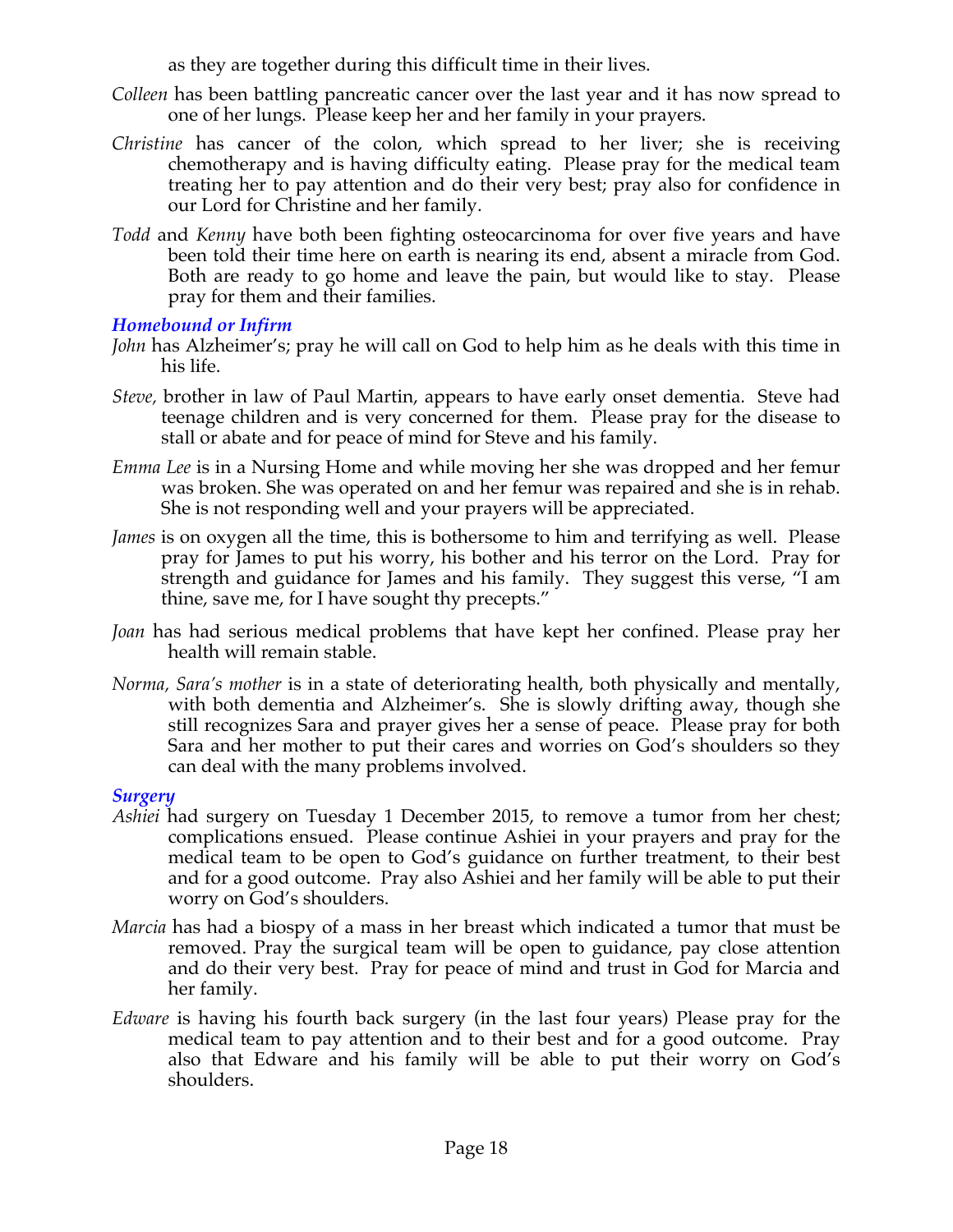- *Jeff* has been undergoing surgery, chemo and radiation since October for pancreatitis and Pancreatic cancer. Please pray for the medical team to pay attention and to their best and for a good outcome. Pray also that Jeff, his wife and family will be able to put their worry on God's shoulders.
- *Albert* had a pacemaker installed recently. He will require surgery soon for a leaking heart valve and has just been told he has esophageal cancer. Pray he will turn to God and come to know Him on a more personal basis as the days go by.
- *Jane* underwent heart valve repair surgery on 3 July 2014. Please pray for full recovery. Pray also Jane and her family to put their worry on God's shoulders.
- *Mario* has early-diagnosed prostate cancer and had surgery. Pray for complete remission and that Mario and his family will be able to put their worry on God's shoulders.
- *Eddie* has upcoming bladder surgery. Please pray for the surgical team to pay attention and to their best and for a good outcome. Pray also that Eddie and family will be able to put their worry on God's shoulders.

### *Testing and Treatment*

- *Glenn Porter, MAJ USMC Retired,* has Interstitial Pulmonary Fibrosis, which causes him to be unable to get enough oxygen into his system without supplemental oxygen all the time. The only real treatment is a lung transplant, without a transplant he has between two to five years here on earth. Please pray for him to continue in his faith and for a set of lungs to become available.
- *Kathy Cardin* appears to have macular telangiectasia, a degenerative eye condition which ultimately results in blindness for which there is no apparent cure. Please pray for the physicians treating her to be guided in their assessment and treatment plan, for no loss of vision and trust in the Lord for her, her husband Ron, as well as the rest of the family in this worrisome time.
- *Eileen Jacob* wife of Bishop Ernest Jacob in Pakistan, has idiopathic facial paralysis due to hypertension. She has, by God's Grace, avoided a major stroke. Please pray for the physicians treating her to be guided in their assessment and treatment plan, for a full and speedy recovery to good health and for trust in the Lord for her, Jacob and their daughter Erma, as well as the rest of the family in this worrisome time.
- *Pat* has an aneurism of the brain, Pray she will make the right decision on how to treat this problem and it will be healed.
- *Gwen Savarese* (Sandy Patton's mom) had what was thought to be a min-stroke this week, when they looked at her carefully, they found a large mass, thought to be a tumor. At this point, it appears it can stay. Please pray for continued guidance for the medical team treating Gwen and patience and trust in God for Gwen, her husband and family. Pray also for a full recovery for Gwen.
- *Dan* is very sick with cancer and is starting an experimental treatment. This treatment will take Dan away from their family business and put even more stress on him and his family. Please pray for Dan's wife who is meeting with Steve who plans to keep the family business going while Dan is ill. Pray for Steve as he has many new responsibilities.
- *Timothy* has brain cancer. He had surgery and is waiting for the pathology report to find out what kind of chemo he will need. Please pray for continued guidance for the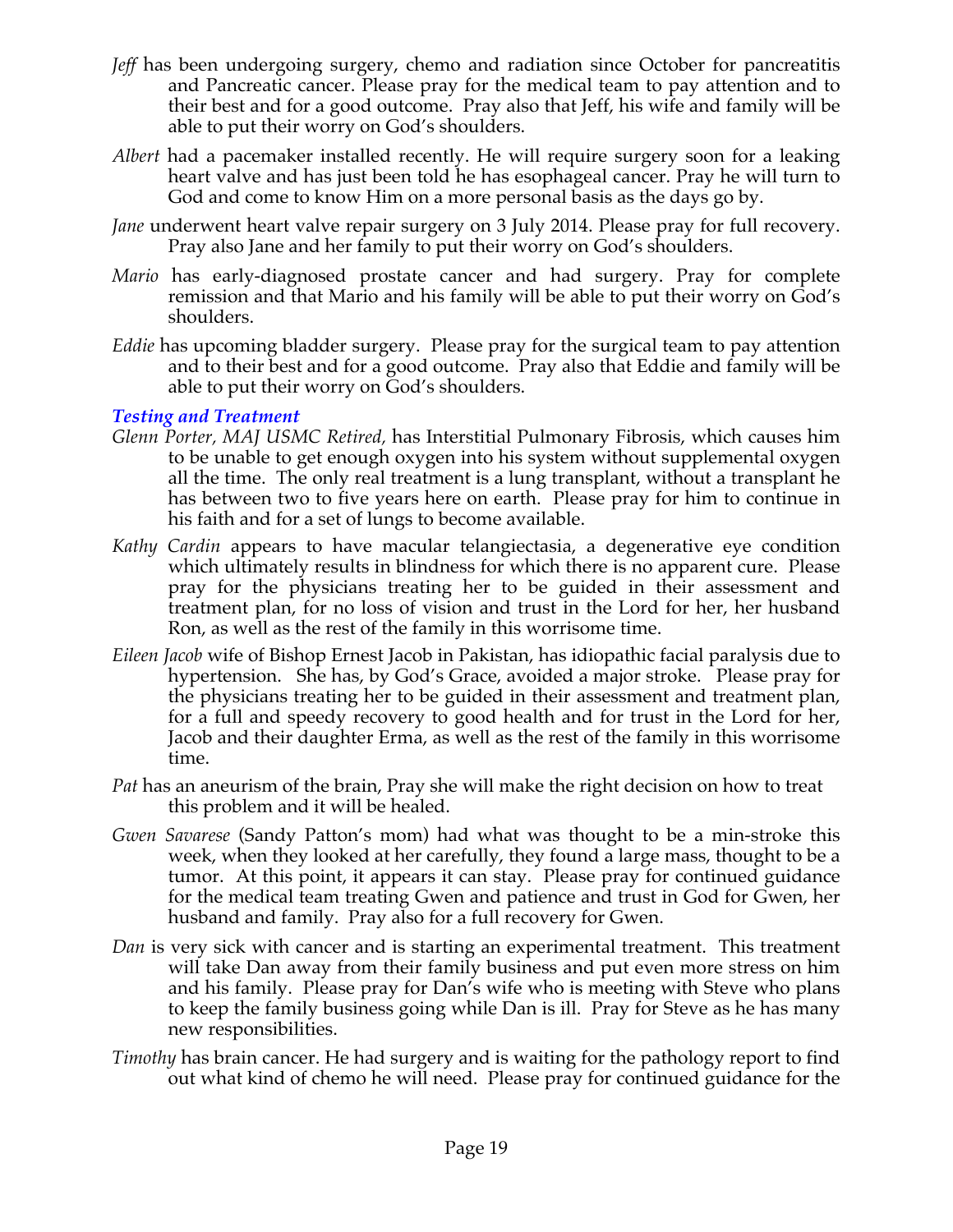medical team treating Timothy and patience and trust in God for Timothy and his family. Pray also for a full recovery for Timothy.

- *Mike Wysocki* has a fluid buildup due to unknown reasons. He is being given diuretics which seem to reduce the fluid buildup. Please pray for continued guidance for the medical team treating Mike and patience and trust in God for Mike and his wife Wendy. Pray also for a full recovery for Mike.
- *Melanie Zimmers* was hospitalized for a serious stomach area bleed on 15 September 2015; this is on top of heart problems. She had an angiogram on 10 August 2015, which turned out clear, but there are problems. Her heart's has only a 20% ejection fraction, with no symptoms. They hope medications can get the fraction to above 45 percent or mechanical changes will have to be made. Please pray for continued guidance for the medical team and patience and trust in God for Melanie and her family, particularly her husband Mike. Pray also for a full recovery for her.
- *Helen* was admitted from her doctor's office 15 July 2015, as the result of a blood test, to the University of Pennsylvania Hospital with an extremely high white blood count. She and her husband are very active in the ministry of their church and are asking for believers to pray for them and their family, as they are facing very serious problems in the days to come. Please pray for guidance for the medical team and patience and trust in God for Helen and her family. Pray also for a full recovery for her.
- *Vickie* has been falling and passing out and hurt herself. Pray the medical team treating her will find out the problem and bring it to an end.
- *Steve Thornell* is undergoing cancer treatment at University of California Irvine, please pray for continued guidance for the medical team and patience and trust in God for Steve and his family. Pray also for a full recovery for him.
- *Red Thornell* has mass in his neck, which appears likely to be cancerous. He has had a biopsy on 22 May 2015 and expects the results after a PET scan on Tuesday 26 May 2015. While there is an infection, his temperature is now normal; he is not for he sleeps 19-20 hours a day. Please pray for trust in our Lord for Red and his wonderful wife Vickie as they try to get through this nightmare.
- *Elma* has been suffering with headaches for a long time. Doctors have not been able to discover the reason for them. Pray for strength, courage and understanding for Elma and her family; as well as for God's guidance for the medical people caring for her that they might find the best treatment method to banish the headaches completely.
- *Corissa* has been diagnosed with a blockage. As soon as the Physicians determine the exact problems they expect Major Surgery will proceed.
- *Barbara Apple* was more or less bedridden after a fall. She was hospitalized in great pain and had been transferred to a skilled nursing facility where they hope to be able to control the pain level. Pray for inspiration for those caring for her that they might find the appropriate treatment. Please pray for Barbara to put her trust in the Lord, look to Him for strength and for her to gain energy so she does not lose the mobility she has; pray for a full and rapid recovery. Please pray also for her husband Bob who is taking care of her that he might be comforted and strengthened in this time of stress.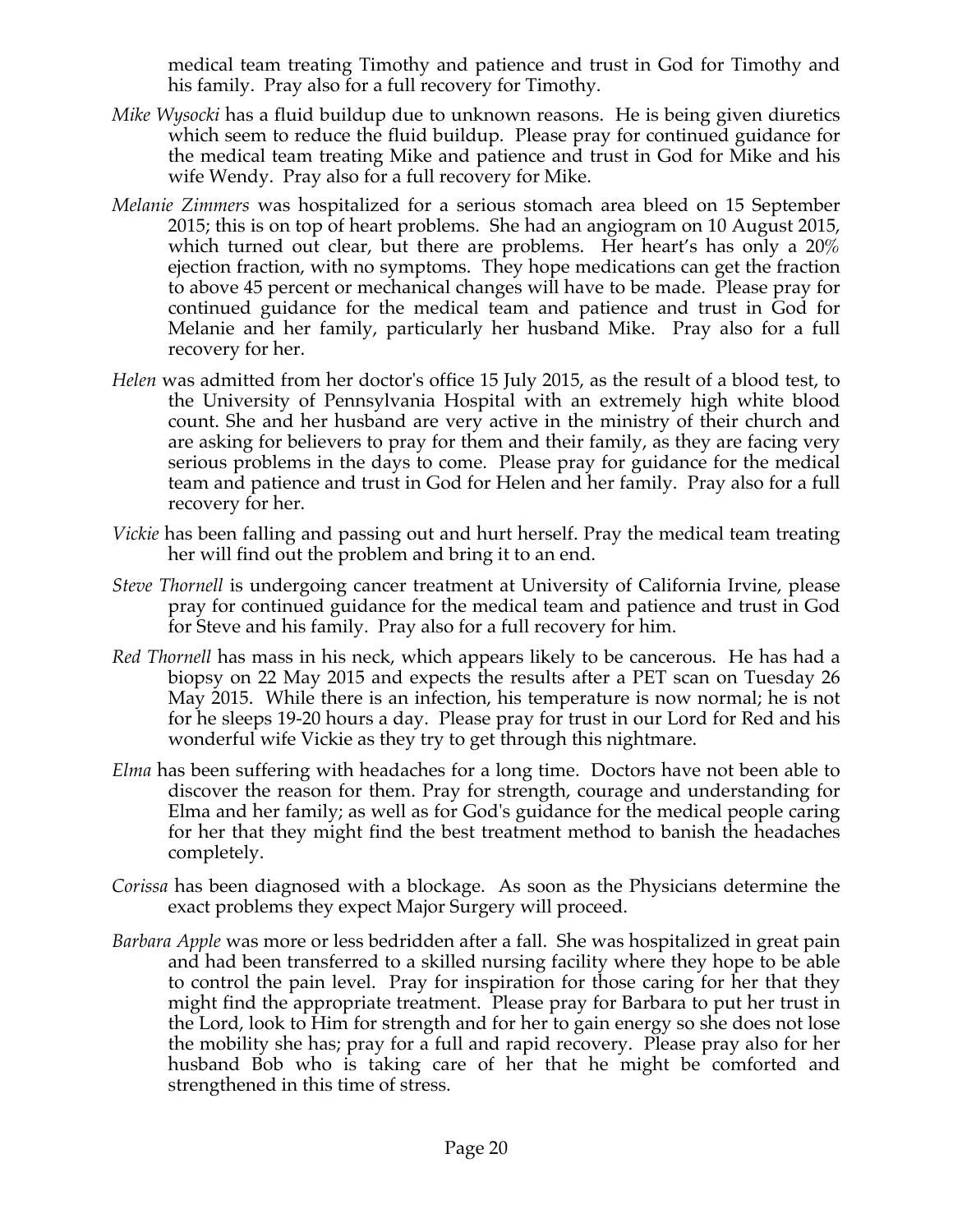- *Bob Apple* was at the hospital picking up his wife Barbara to bring her to the skilled nursing facility when he experienced chest pain. Barbara's release from the hospital was delayed until Bob underwent an angiogram and had his medication adjusted. Please pray for comfort and strength for Bob and his continued healing.
- *Deborah* has had a stroke, she is doing much better and out of the hospital. She has a problem with anemia and is taking supplements for that. Pray our Lord will be close to her and her family. Pray for strength, courage and understanding for Deborah and her family; as well as for God's guidance for the medical people caring for her that they might find the best treatment method to allow her to heal completely.
- *Rev. Steve Boardman* has been diagnosed with stage 3 cancer. Pray that Jesus will be close and comfort his family and members of his congregation*.*
- *Hang So Ryu* has cancer. Please pray for medical team contemplating and evaluating the treatment that they might be guided to the correct choice and do their very best. Pray also for peace of mind and trust in God for him and his family, as well as physical strength.
- *Olivia,* age 7, has been diagnosed with Stage 3 Lymphoma. The prognosis is good at this time, please pray for medical team contemplating and evaluating the treatment that they might be guided to the correct choice and do their very best. Pray also for peace of mind and trust in God for Olivia and her family, as well as physical strength.
- *Paul* has been hospitalized recently several times because of persistent high fevers. He is being tested and checked by physicians and seems to have a slight scoliosis, a node and Schuermann's disease. Please pray it will be discovered how to treat these problems and healing will begin so he will be inspired to continue his education.
- *Carol Anne* needs God's comfort and healthy test results as she is anxiously undergoing tests related to previous hysterectomy and experiencing symptoms in the surrounding area.
- *Jennifer* has some lumps on the right side of her neck; they have grown and multiplied. In the last few months she has been having problems swallowing. Jennifer has an appointment with specialist in several weeks to try and discover what it is. She is having a great deal of anxiety as she waits for her Doctors appointment and will appreciate your prayer for anxiety and health.
- *Rick* has heart problems. Please pray for guidance for the medical people treating him that they might pay attention, do their very best and make the right recommendations regarding treatment. Pray for help for Rick and his wife Wanda to keep their trust in the Lord and let Him carry their worry.
- *Clay* has melanoma. Please pray for guidance for the medical people treating him that they might pay attention, do their very best and make the right recommendations regarding treatment. Pray for help for Rick and his wife Pam to keep their trust in the Lord and let Him carry their worry.
- *Atina* has been diagnosed with skin cancer, which turned out to be a melanoma. A routine CT scan found a 9mm (3/8 inch) lesion in her left lung. The melanoma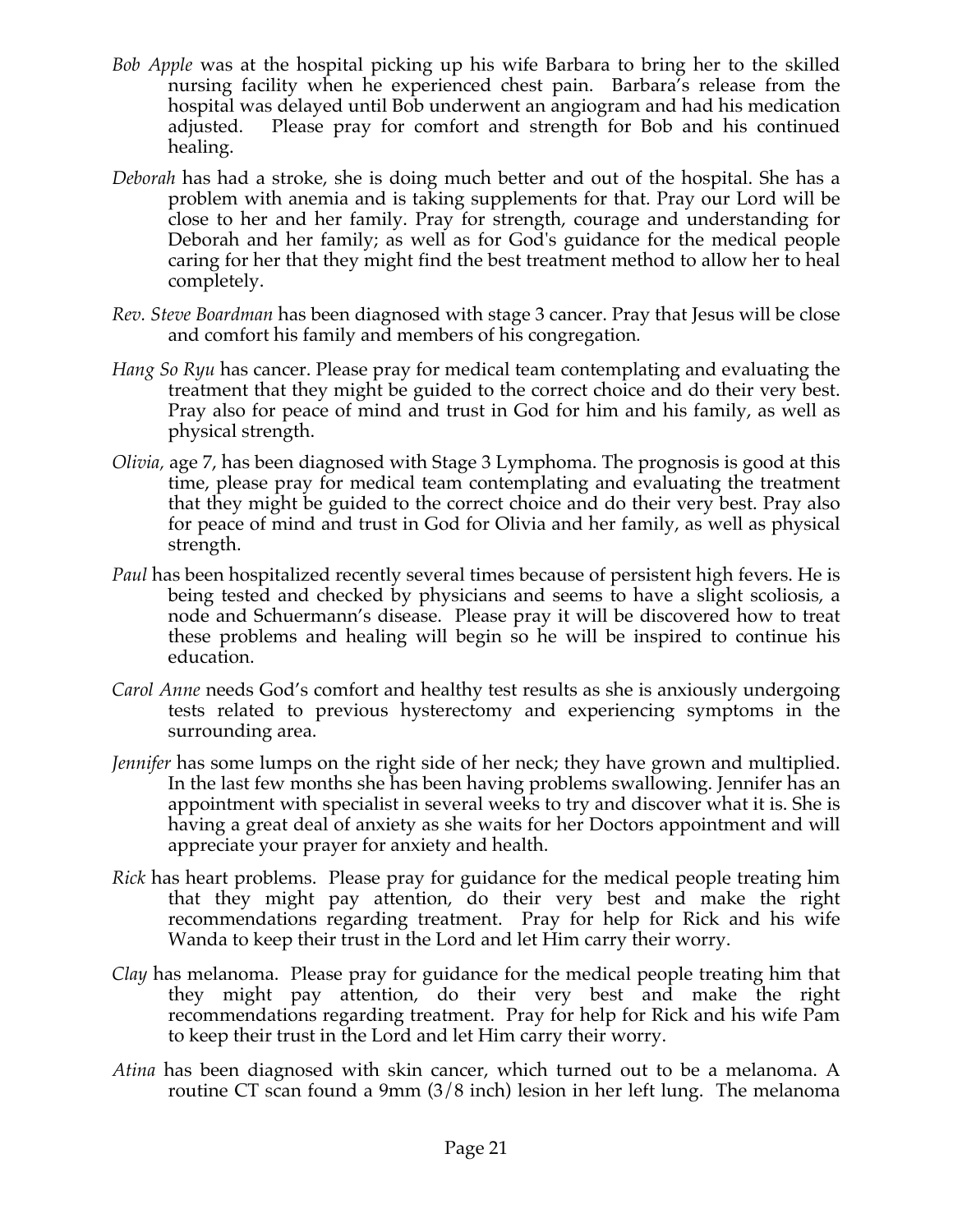appears to be spreading; they need to remove the offending tissue and test the sample. Pray for guidance for the medical people treating her that they might pay attention, do their very best and make the right recommendations regarding treatment. Atina's faith is being tested, she has difficulty in praying and accepting the outcome, she wants what she wants and is perplexed about her faith in Jesus. Pray for help for Atina to keep her trust in the Lord and let Him carry her worry.

- *Evelyn* has been diagnosed with bone cancer. Pray for guidance for the medical people treating her that they might pay attention, do their very best and make the right recommendations regarding treatment. Pray for help for Evelyn to keep her trust in the Lord and let Him carry her worry.
- *Stacy* has Multiple Sclerosis and was hospitalized for what turned out to be food poisoning. Pray for trust in God for Stacy and Chris as they deal with Stacy's illness.
- *Liz Strauch* had a pineal cyst, which in the end responded well to a surgical draining last year. Since November 2013, similar symptoms have returned. A CT Scan turned up what is thought to be either a new cyst or an enlarged pineal gland. More testing, including an EEG is in the works. She can no longer work. Pray for strength, courage and understanding for Liz and her family, in particular her husband Ken and sons Caleb and Nathan; as well as for God's guidance for the medical people treating her that they might find the best course of treatment and allow Liz to heal completely.
- *Faye* is in the hospital because she is weak has been receiving blood transfusions. Pray for strength, courage and understanding for Faye and her family; as well as for God's guidance for the medical people treating her that they might find the best course of treatment and allow Faye to heal completely.
- *Tom* has heart and kidney problems. Pray for strength, courage and understanding for Tom and his family; as well as for God's guidance for the medical people treating him that they might find the best course of treatment and allow Tom to heal completely.
- *Harold* has had a severe stroke. He is now home, but his family is looking for a rehabilitation facility to help him recuperate. Pray for strength, courage and understanding for Harold and his family; as well as for God's guidance for the medical people caring for him that they might find the best treatment method to allow Harold to heal completely.
- *Joe* has had a preliminary ALS diagnosis. Pray the final diagnosis will something that will allow him to continue taking care of his devoted young family. Pray for strength, courage and understanding for Joe and his family; as well as for God's guidance for the medical people treating him that they might find the best course of treatment.
- *Mark Wilson's* breathing seems to be under control at present, he is getting oxygen, which is a huge blessing for which he is grateful. Pray for God's guidance for the doctors and medical people treating him that they might figure out a way to treat him that will work and not adversely affect other parts of his body, particularly his oxygenation levels, kidney and liver function. Please pray for peace of mind and trust in the Lord for Mark, as well as for his family.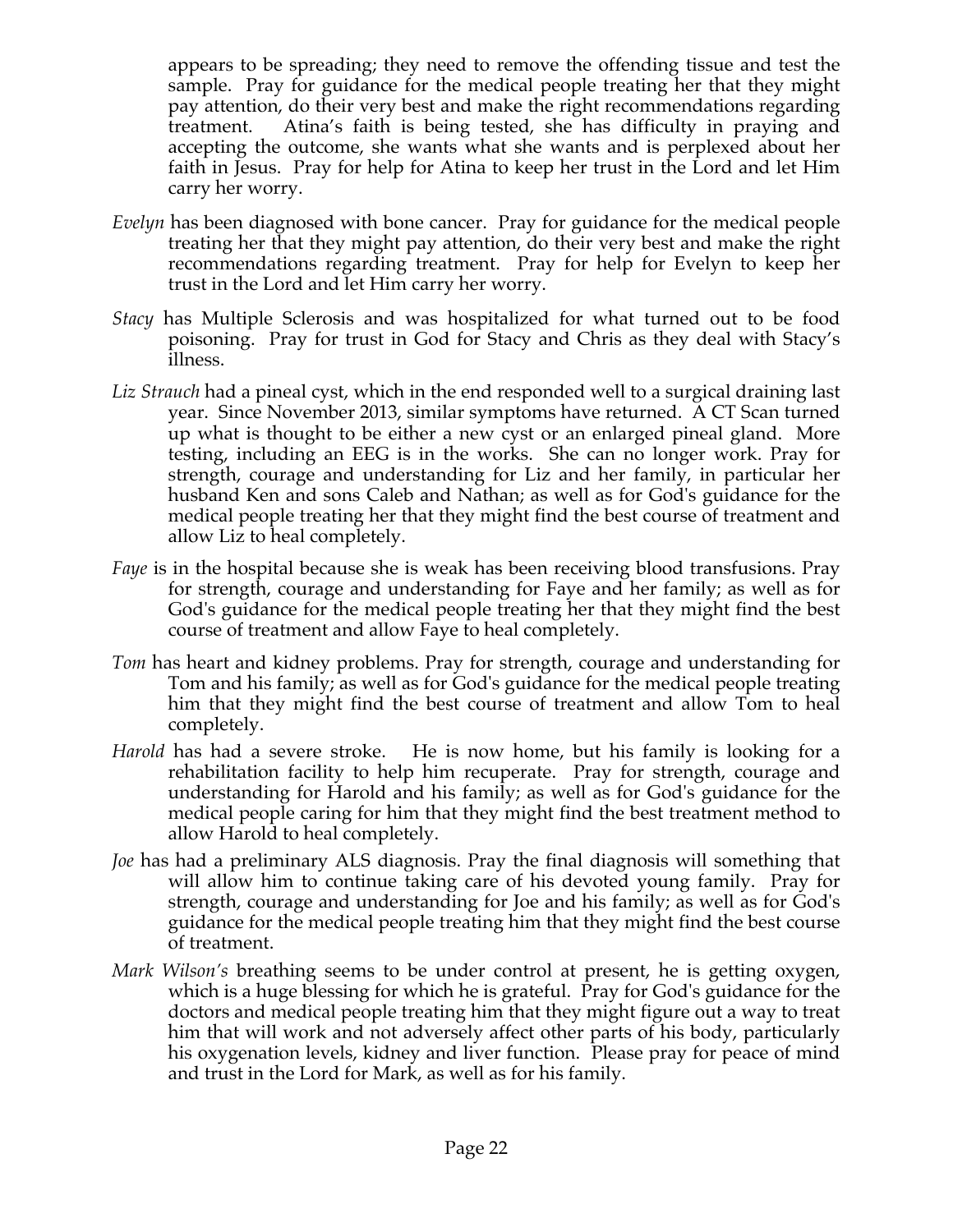- *Preston* is reacting poorly to recent neck surgery and now has problems with his liver count; Physicians feel that dialysis will help. There may be a blockage in the bowel and an operation might be necessary. Please pray for the medical team to pay attention and to their best to determine how to help Preston and for a good outcome. Pray also that Preston and family will be able to put their worry on God's shoulders while Preston does his best to facilitate a return to good health.
- *Erica* has a non-malignant Brain Tumor which cannot be surgically removed due to the size and location. They are going to attempt chemotherapy. Please pray for peace of mind and trust in the Lord for Erica, as well as for her family, and for God's guidance for the medical people treating her that they might find the best course of treatment.
- *Brenda* is in the hospital because of bleeding on her brain. Please pray for peace of mind and trust in the Lord for Brenda, as well as for her family, and for God's guidance for the medical people treating her that they might find the best course of treatment.
- *Mackenzie* is a young girl with leukemia. Please pray for peace of mind and trust in the Lord for Mackenzie, as well as for her family, and for God's guidance for the medical people treating her that they might find the best course of treatment.
- *Mack* has had diabetes most of his adult life. Circulation in his legs is very bad and doctors are considering amputation. Please pray his medication will help and he will not face amputation. Please pray for peace of mind and trust in the Lord for Mack and for God's guidance for the medical people treating him that they might find the best course of treatment.
- *Michael* has been diagnosed with lung cancer recently after making it through gastro intestinal cancer last year. Please pray for peace of mind and trust in the Lord for Michael and his wife Gayle; as well as for God's guidance for the medical people treating him that they might find the best course of treatment.
- *Adriano* is in the hospital due to high sugar and high blood pressure. He is very weak and will appreciate your prayers.
- *Heather* recently found out she has cancer. Please pray for peace of mind for her and for the medical team treating her will be guided to the right solution.
- *Jim* has had an aneurism and blood clots. Pray that healing will come.
- *Georgia* has liver and pancreatic cancer. The doctors are evaluating whether to do surgery and how to tackle the disease. Georgia is a faithful Christian and appreciates your prayers. Pray for God's guidance for the medical people treating her that they might find out the source of the problem and best course of treatment. Pray also for peace of mind and trust in God for Georgia and her family.
- *Lana's* doctor found something on her lymph nodes and ovaries. Pray for God's guidance for the medical people treating her that they might find out the source of the problem and best course of treatment. Pray also for peace of mind and trust in God for Lana and her family.

# *Healing*

- *Dennis* will begin chemotherapy for an active cancer spot on his spine on 17 September 2015. Please pray for a good result and tolerance of the treatment for him.
- *Vickie* has been bothered with Migraines and all that go with the headaches. Please pray for relief from the pain for Vickie.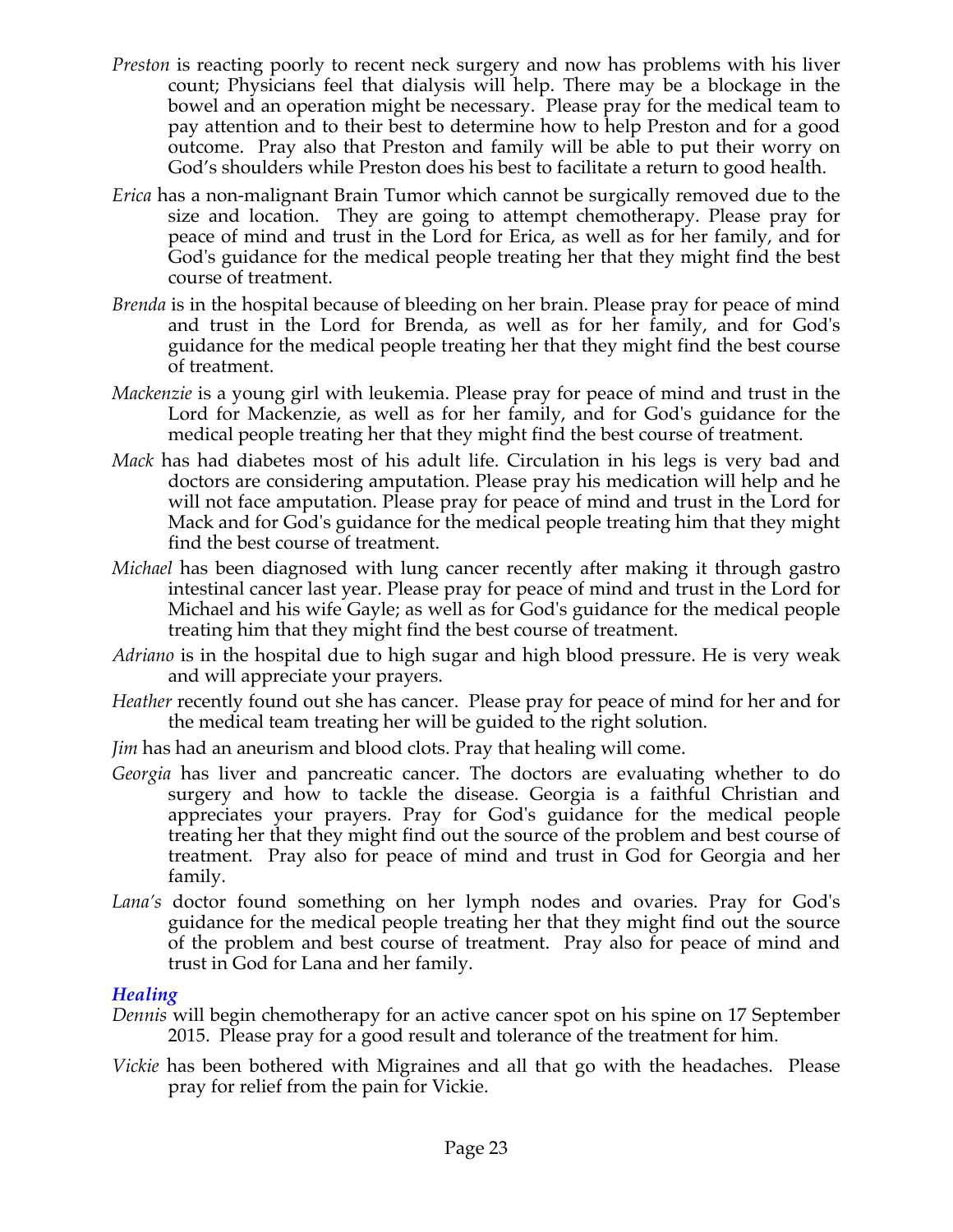- *Amelia Perez* had a small stroke on 11 July 2015 and drove herself to the emergency room, she was admitted for three days, had her carotid artery opened up and is recovering. Amelia's faith and spirit are strong. Please give thanks for the progress so far, for her continued and full recovery and her faith to continue to support her. Pray also for her family who are still quite worried for her.
- *Jon* has Stage 4 mantle cell lymphoma There is good news in that he is in remission; however the chemotherapyis producing neuropathy in his legs so that it is a challenge for him to get around. Please pray that he will be as comfortable as possible; he has been a Marathoner runner so this is especially difficult.
- *Margaret,* from California, fell and broke her on 7 July 2015, while visiting her daughter in Arizona. She will stay in Arizona for the rehabilitation and return to her home when able. Furthermore, Margaret is in good spirits; however she will be away from her church family which is important to her for an extended period of time.
- *Cindy* is very ill, she is young and has children, she and her family need your prayers that they might stay close to our Lord and Saviour Jesus Christ as she heals.
- *Diana*, age 15, broke her leg while in school and now has a cast on. Pray she will adjust and be healed soon
- *Amy* has melanoma in her lungs, liver and kidneys; they have found a treatment for her that has a high success rate however the side effects are debilitating. Please pray she will be able to tolerate the side effects and the treatment is successful. Amy has full trust in the Lord, but would still appreciate your prayers.
- *Debbie* is just beginning chemotherapy for cancer of the lymph nodes. Prayer she will be able to tolerate the therapy acceptably and remain strong as she remembers the Lord is with her at all times.
- *Liz* had a massive stroke at age thirty-seven. The prognosis is good but she has a long road ahead. . Please pray for guidance for those treating her, for trust in our Lord for Liz and her family, for healing.
- *Ebick* is suffering from a severe ulcer but the Doctors cannot give her the proper dosage of the medicine due to her six month pregnancy. Please pray doctors will find an alternative avenue for treatment or that God will provide.
- *Stan* is going through chemotherapy and radiation treatments for cancer. He is elderly and the treatments are tiring him. Please pray for his wife *Marvelene* as they do this together.
- *Meg* recently found out she had heart problems causing low blood oxygen levels, loss of focus resulting in an emergency room crisis. As a result of the symptoms she made errors on the job that caused her to lose her job. She is grateful for the excellent medical care she has received and optimistic, feeling with God's intervention in her life her health may be reversed and a new job will become available.
- *Donald* is in the hospital and had his leg amputated on 14 April 2014. Pray he will adjust and healing will begin.
- *David* has many concussions and unable to go to school, read books, watch TV and has headaches and migraines. He has trouble sleeping and his family will appreciate your prayers for this 10 year old young man.

*Gladys* has breast cancer and has had a lumpectomy. She needs to take a year off of her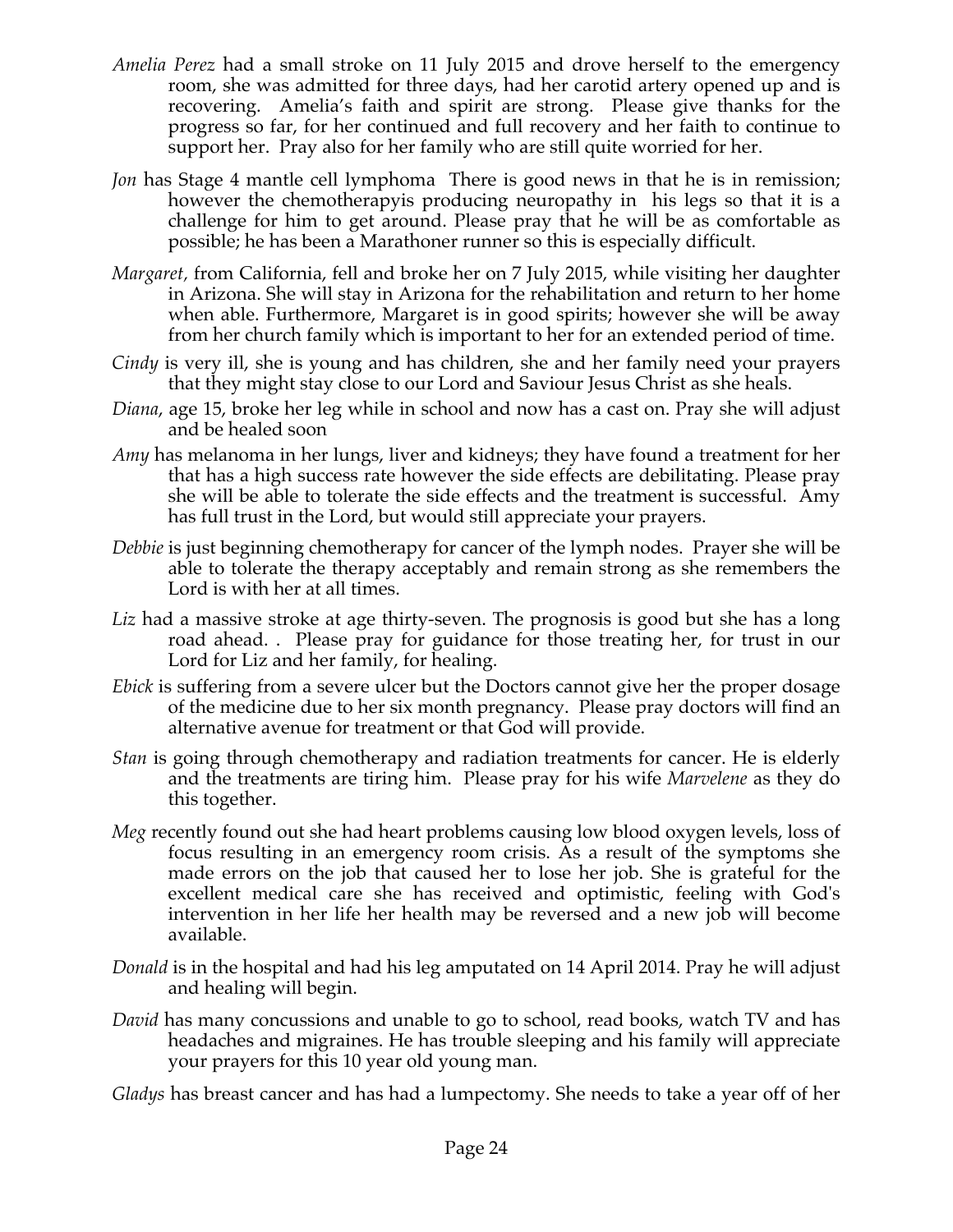work to have chemo treatments.

- *Alwin Jack* has had a stroke and recently has had a relapse. Please pray for those who treat Alwin that they might chose the best possible treatment and pray for peace of mind for Alwin during the recovery phase.
- *Carolyn* has Multiple Sclerosis with complications. Pray Carolyn and her children will be close to our Lord Jesus Christ as they and family members help to ease the problems.
- *Gil Garcia* has been in the Long Beach VA Hospital for eight months now and hopes to get out before Thanksgiving. It is quite a trip for Mary, so please pray he will recover fully and quickly. Pray for strength for Gil and his wife Mary as they deal with the stresses of Gil's paraplegia and the general aging process.
- *Mary Garcia* had surgery, she is home, but not healing as well as she hoped. Please pray for her continued healing.
- *Bill* had malignant growth removed from a lip last month and seems to be experiencing a re-growth of the cancer. He asks your prayer for the medical team treating him and for peace of mind for himself.
- *Hank* has osteoporosis, which has caused him a great deal of pain and inconvenience in the past few years. Pray for his healing and that his medical bills will be met.
- *Evelyn is* an elderly woman who has had problems with her eyes and is now blind. It appears some sight will return shortly, pray for that to happen!
- *Joanne* has begun kidney dialysis as a result of kidney failure due to extensive chemotherapy. Additionally she cares for an adopted drug addicted baby who is now nine years old. Please pray for her to keep her faith, to let the Lord carry her worry and concern and to give her strength. Pray also for those treating her that they might pay attention and do their best.
- *Mr. N. Anand* is in the hospital and is seriously ill. He is being encouraged to pray for repentance of his sins and to depend upon our dependable God for a cure and recovery of his health. Pray that he will be a strong witness for Christ.
- *Jacob* has been going through some dental procedures and has some pain and aggravation with the numbness. Please pray for comfort and strength for him, as well as for guidance for the medical team treating him that they might pay attention and do their best.
- *Bud and his wife* for their continued welfare and enthusiasm. Bud has been advised of an aneurism in his heart of a size not mandating immediate surgery. This comes at a time when he has sole care of his wife who recently broke two vertebrae and thereafter sustained pneumonia.
- *Virginia* has Sinus and Allergy problems giving her severe problems. Pray that the Doctor will discover why it continues and find a cure.
- *Steve Thornell* had a brain aneurysm, which was found before it burst. He is home from the hospital and working hard on recovery. He lacks energy from seven days in the hospital. His doctor told him he has to make serious life changes. One of the two main arteries in the back of the head is now completely closed. He must take blood thinners, he has thick blood and recent chemotherapy made it worse. Steve has always operated at 110 percent, he needs help to slow down. Please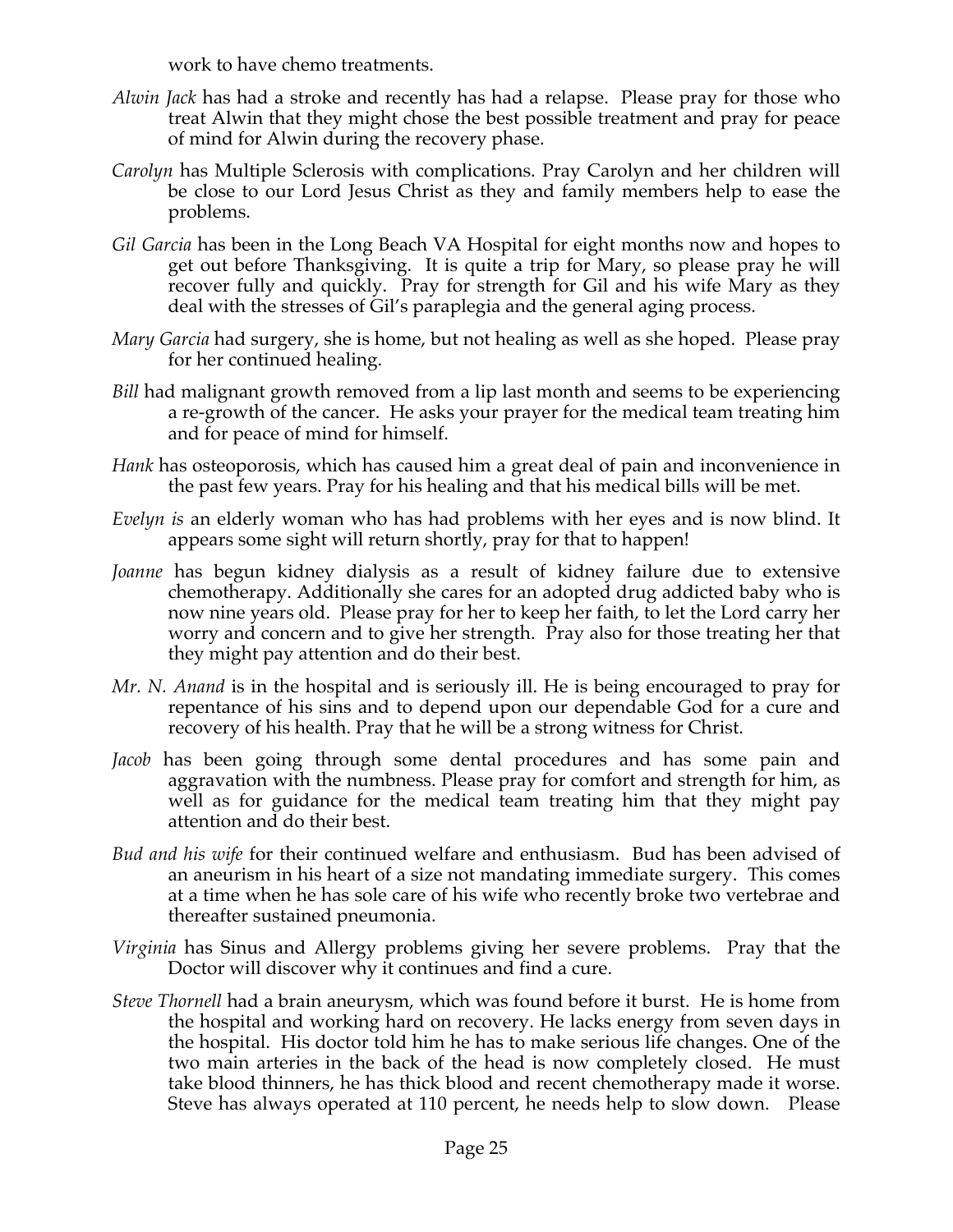pray for trust in the Lord and a full and rapid recovery. Pray for peace of mind for Steve and his family.

- *Arlen* is receiving treatment for lung cancer and recently experienced a ruptured colon during treatment. She is alone in Oregon but does have a friend who has traveled a great distance to be at her side. Please pray for guidance for the medical team treating her and for strength and trust for Arlen.
- *Oscar* discovered some time ago he had blood clots in his leg and lung. He has been treated for them and has not been cured. He now will be facing surgery. Please keep him in your prayers.
- *Angela* had an ischemic stroke (clot). Please pray for guidance for the medical team treating her and for strength and trust for Angela. Please pray also that she and her family might put their worries on our Lord's back so she can work hard towards recovery.
- *Nora* had a stroke mid February 2013. Please pray for guidance for the medical team treating her and for strength and trust for Nora. Please pray also that she and her family might put their worries on our Lord's back so she can work hard towards recovery.
- *Linda* has been hospitalized for several days with a gastrointestinal problem. Please pray for guidance for the medical team treating her and for strength and trust for Linda.
- *Dester* is suffering from unknown skin and diseases. Please guide the medical team treating him to find out what the problem is and cure it. Pray also for Dester to trust in the Lord.
- *Lee* has Arterial Fibrillation, sheis doing much better and she and her family thank you for your prayers. Her pain level is high and some medications have bad side effects. Please continue her in Prayer in the weeks ahead as she heals.
- *Nell* recently adopted two children and has just been diagnosed with multiple myeloma.
- *Mary Lou* has been suffering with seizures. She was in the hospital with a 24 hour monitor and is being sent home from the hospital with two medications and orders to return in 2 months for another MRI to review whatever is going on in her brain. Please pray for guidance for the medical people treating her, as well as peace of mind and trust in God for her and her family.
- *Kathleen* has spent the last two weeks in the hospital. She has been diagnosed with colitis, shingles and possibly colon cancer. Pray she will be comfortable and begin to heal.
- *Rachel* has Mitochondrial Myopathy. This is a hereditary disease of the muscles and they do not have a cure for it. Part of her pain is her family does not believe she is indeed ill, as she appears to be just fine. Please pray her family will learn the truth and be supportive of her; pray also the medical people treating her will find the right measures to minimize the disease. Most particularly pray for Rachel's trust in God.
- *Nicolas* is in the hospital with serious symptoms of a heart disorder. Please pray for peace of mind for him and guidance for the medical team looking for the cause and cure.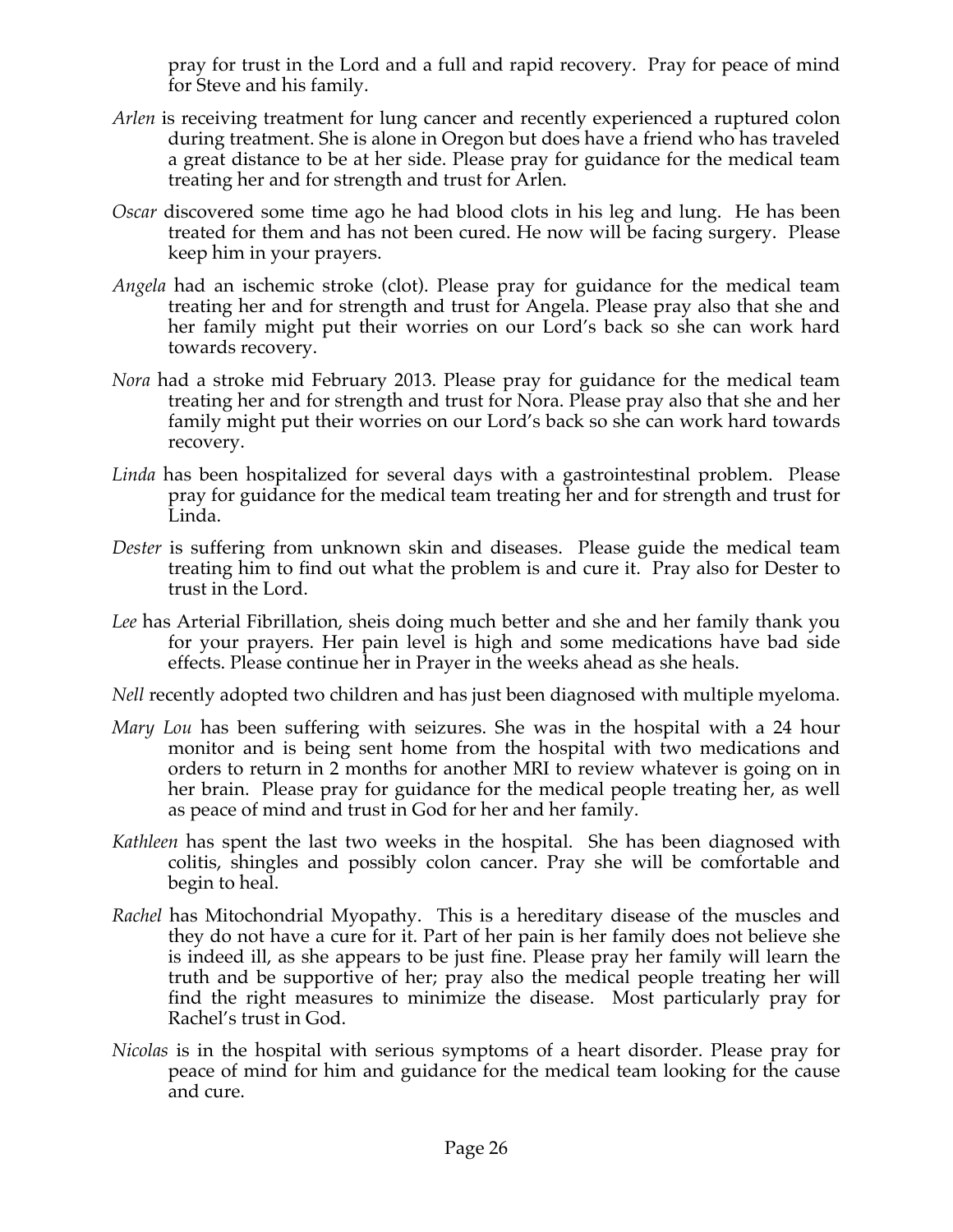- *Juanita* is a young girl who was in a coma because of a blood disease. She has not come out and is gaining strength. They are awaiting results from blood samples. Her family thanks you for your prayers and asks that you continue.
- *George* had foot surgery. Please give thanks for the surgery and pray for a full and rapid recovery.
- *Nellie* is in the emergency room of a hospital in a great deal of pain. Please pray for peace of mind for her and guidance for the medical team looking for the cause and cure.
- *Lauralee Meade* underwent a lumpectomy on Friday after Thanksgiving. A further anomaly has been discovered and she had additional preventative radiation treatment. Please pray for a complete remission of the cancer. Pray also Lauralee will maintain her great attitude and trust in God.
- *Bill, Sara's husband,* had a third abdominal surgery on 22 November 2011, to remove a tumor. Bill is doing better keeping the doctor's instructions, for which we are all grateful, including taking chemotherapy once a day for one more year. He has decreased the consumption of alcohol and eating at least mostly properly. Please pray for help for him to continue do all this. Please pray also that Bill might turn his heart outward to help those around him, as well as live a long and healthy life to the honor and glory of God. Pray also for peace of mind for Bill and his wife Sara.
- *Kay Denton* (Mrs. Kay) has had another chest infection, perhaps viral, this one is pretty bad. Please pray for her full and rapid recovery and for her ability to breathe to return quickly. Please pray for continued peace of mind for Mrs. Kay and her family. Give thanks for her trust in the Lord and her positive attitude.
- *Matt Alcantara*, age 16, came back with ZERO SCANS again in August 2014! Matt has Osteosarcoma (bone cancer), a very rare and often lethal form of cancer with limited treatment options. This is a disease that is about 90 percent fatal in a couple of years. He has no hip joint on one side, but he walks and swims! Courage? Guts? You bet! Please also give thanks for the great faith of Matt and his entire family. Their faith and trust is a wonderful example for each and every one of us. But, now is not the time to stop praying. Actually, it never is the time to stop praying!
- *Judith Clingwall* is afflicted with Multiple Sclerosis (MS). She is currently in Laurel Place, an extended care facility in Surrey, British Columbia. Judith's condition has worsened recently. Please pray for her to take an active part in her own life, for her strength, peace of mind, trust in God and remission of the disease so she might return home to her family. Pray also for strength for her husband Martin as he deals with all the problems and stress of Judith's situation.
- *Vince (age 15),* reoccurrence of Osteosarcoma, recent testing found a nickel sized tumor in his lungs. The doctors are consulting with a specialist in Houston. Please pray for guidance for the medical team and for peace of mind for Vince and his family.

### *Healing and Patience*

*Diane* spent a month in the hospital because of an inability to breath., due to Chronic Obstructive Pulmonary Disease (COPD) apparently from chronic bronchitis. She is home, still very weak and learning to live with this progressive disease. Pray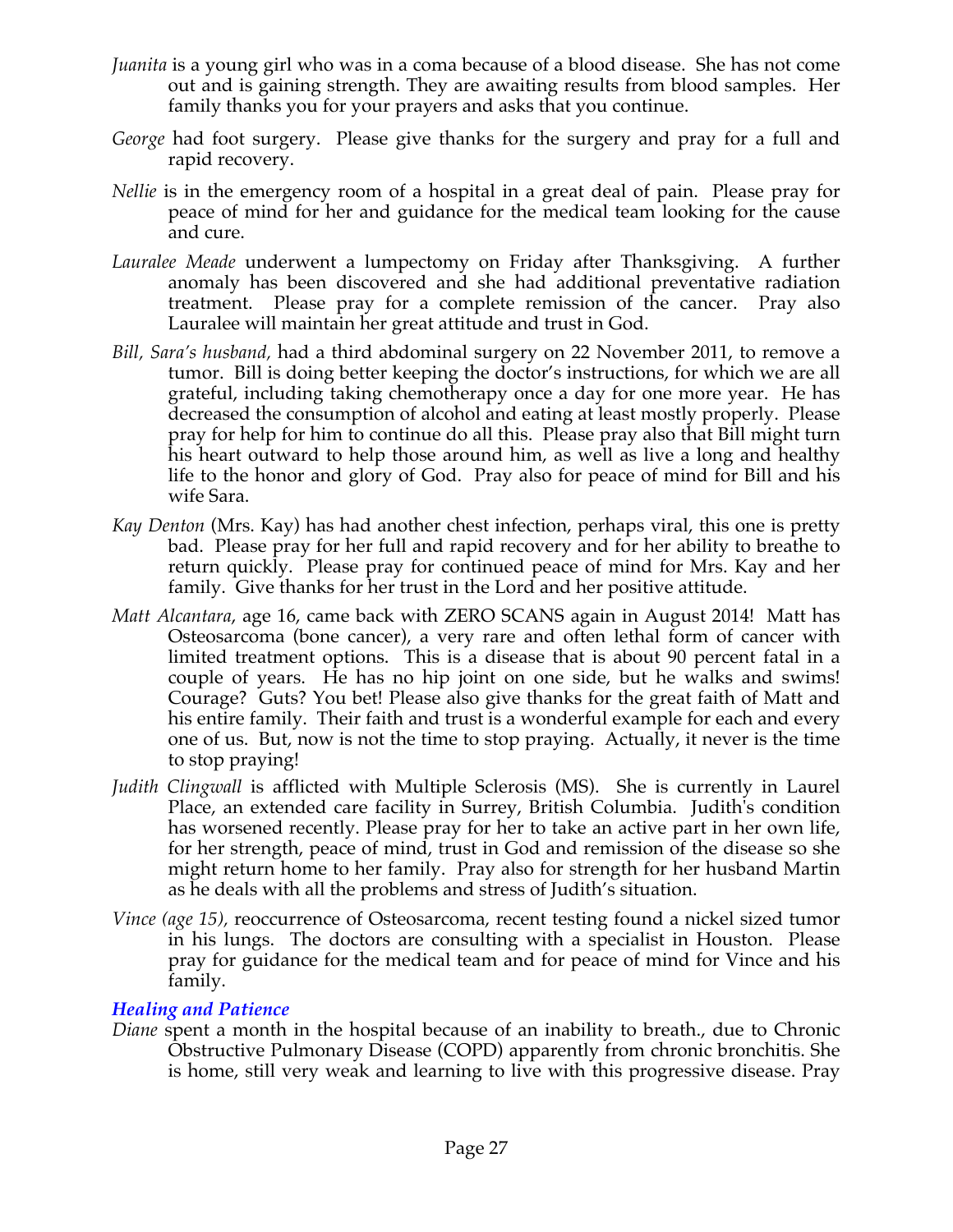she will let the Lord help her be calm in her new circumstances and that healing will come.

- *Kym* (43) has various hip problems which seems to be related to osteoarthritis. And, her mother *Ruth* is in the early stages of dementia. Pray for guidance for those treating both of them, as well as patience and trust in the Lord for both of them.
- *Christopher* has had problems with his leg for some time. Now he has to have it casted and it will stay that way for what to him seems an interminable time. Pray for patience and peace of mind for this young man who has much he wants to do.
- *James* for the Lord's healing of health issues and give a remedy for many personal challenges at the moment

# *Thanksgiving and Continued Healing*

- *Shamu* had surgery on 20 October 2015, for a disruptive colon. Please give thanks for the successful surgery and pray for her full and rapid recovery. She is having some problems with post surgical infection, please pray for that to be overcome and pray also for her to continue her trust in our Lord as she goes through this difficult time.
- *Terry* was undergoing radiation treatment for cancer, which he had to stop to amputate his leg below the knee due to diabetes. The surgery was successful, he has been fitted with a prosthetic leg and foot. He is in good spirits and positive about the remainder of his treatment. Please join Terry and his family in giving thanks for the successful surgery and continue to pray for his return to radiation treatment and then to chemotherapy, ask God to give Terry, his wife and seven year old son trust in him for peace of mind and heart, as well.
- *Cynthia (Cindy) Olufson* (Melanie Zimmer's sister) had surgery to remove Harrington rods put in her back 25 years ago because of an infection. The surgery went well, please give thanks for the great result and pray for a full and rapid recovery for Cindy.
- *Daisy Lee* is recovering from necrotizing fasciitis, which manifested on 30 January 2015, causing the loss of her right arm and her left hand, as well as parts of both feet. This is very very hard, but Daisy has kept her faith. As she becomes more well, less in people's thoughts and prayers it will be a lot tougher for her. Please pray for strength for her and her family and friends as time moves on. Her family is thankful for all the support they have received during these past couple weeks and hopes all will continue to pray for Daisy's speedy recovery.

Pray for peace of mind and trust in God for Daisy's family, her husband and children Tiffany and Chris.

- *Michael Lenahan* known to all as *Bullet* was hospitalized on 18 March 2015, and had a stent placed in a cardio artery. All went well and he is recovering nicely. Please give thanks for the great result and pray for a complete and rapid recovery for Bullet.
- *Janet Jessup* had a stroke on 3 July 2014 and heart problems that were causing huge issues for her. They seem to have gotten her stabilized and she is going home from the hospital. Please join the entire family in giving thanks for this wonderful development. Please pray for those treating her to find the appropriate treatment and for trust in God and peace of mind for Janet and her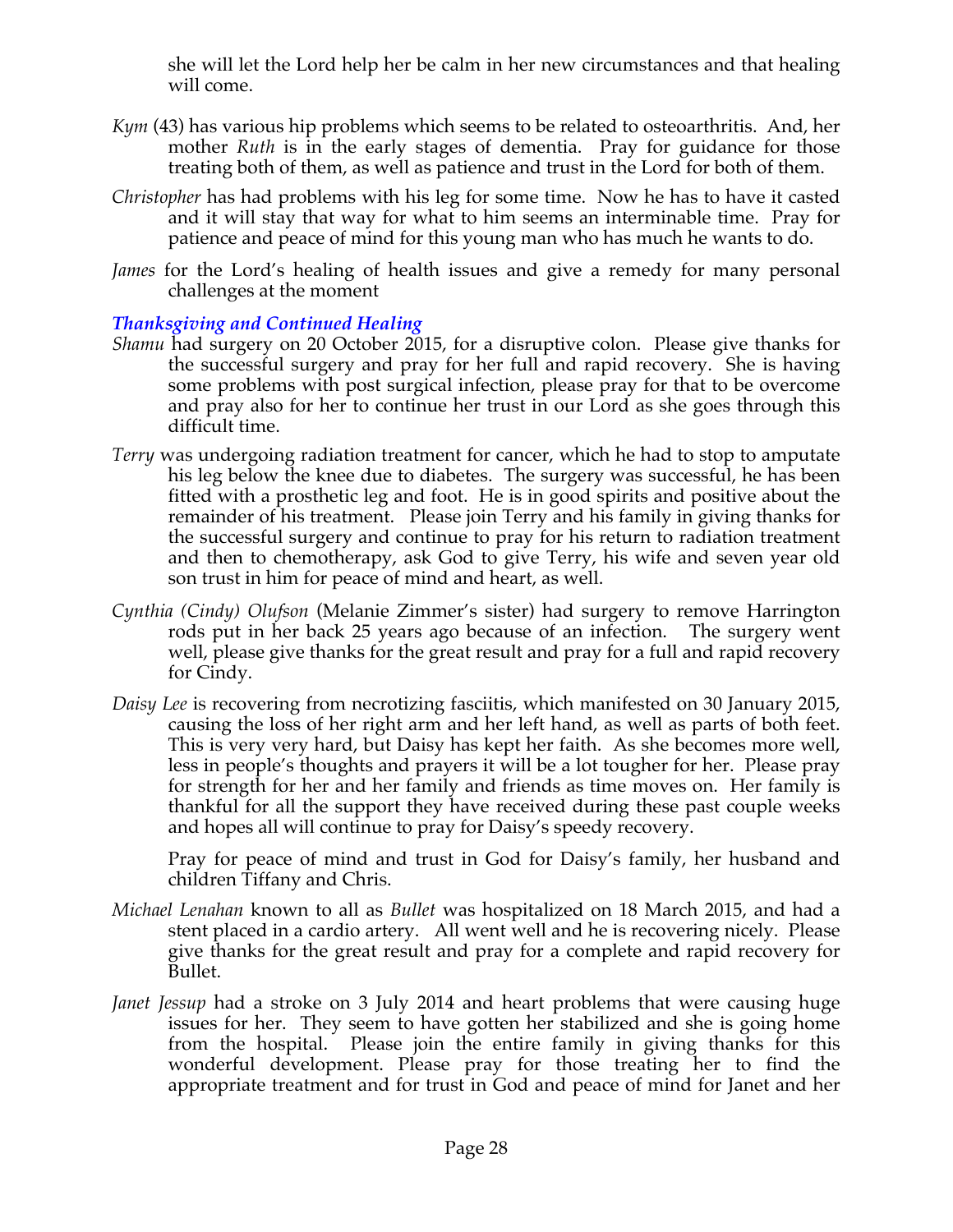family, in particular her husband of 43 years, Rev Roger Jessup, retired minister of Saint Joseph of Arimathea Anglican Orthodox Church.

- *Arch Crittenden* has Multiple Myeloma (cancer cells in bone marrow); without this treatment life expectancy is one to two years. The treatment has apparently been effective. Arch and his lovely wife Kathy ask that you pray for their trust in God to remain strong and for a good outcome.
- *Sam* had surgery on his entire large intestine that had become infected. At the time of the operation he was just hours away from a complete organ shutdown. He had had turmoil in his life over the years. Sam is now in the ICU and his Minister visited him and explained to him God had given him another chance for him to make things right with his Lord. Pray for his good health and his spiritual life with Jesus.
- *Ian* had surgery to remove excess skin rendered a nuisance by controlled lost of 200 pounds. Please give thanks for the successful result and for those treating him to have paid attention and done their very best on the lengthy surgery, taking the best possible care of him. Please pray for his continued recovery and strength for his Mother who will be in charge of his after care.
- *Jenniffer* had surgery for breast cancer on 15 October 2014, which seemingly went well; please give thanks for that. She has had other complications which preclude her from making a full recovery in particular, the reconstructive surgery seems to have gravely affected her back muscles and nerves, resulting in both very limited mobility and extreme pain, the drugs are making her terribly sick; please pray those will be overcome. Pray for help for Jenniffer to keep her trust in the Lord and let Him carry her worry and concern as she recovers. Please pray also for strength and courage for her family as they try their best to help her.
- *Mary Thornell* has been battling colon cancer for three years now, she is currently treating at the City of Hope. Things seem to be going well, the numbers seem headed in the right direction. Please pray for guidance for those treating her, as well as strength, guidance and peace of mind for Mary and her husband Jim, as well as daughter Janice and son Jimmy, as she undergoes treatment.
- *Jim Thornell (Jet)* seems to have recovered from the five stomach ulcers and now is dealing with blocked coronary arteries and taking care of Mary. Please give thanks for the great result and also for the strength, guidance and peace of mind our Lord gave Jet and his wife Mary, as well as daughter Janice and son Jimmy, as he underwent treatment.
- *Elma* is suffering from cancer. She was taken home from the hospital on the advice of her Doctor. We were asked to pray that Elma's remaining time here on earth might be good and that Elma and family might put their trust in the Lord and let Him carry their worry. Since then, Elma's Bishop told us a great Miracle of the Lord is working over Elma. Doctors sent her home to die, but now she seems to be doing all right. On behalf of her, thank you for all of your prayers. Please continue praying for her complete healing.
- *Dennis* has heart problems; now the medical people treating him discovered a large mass on his liver which turned out to be a cyst! Please give thanks for this great development and pray for peace of mind and trust in the Lord for Dennis and for God's guidance for the medical people treating him that the contemplated surgery might go well.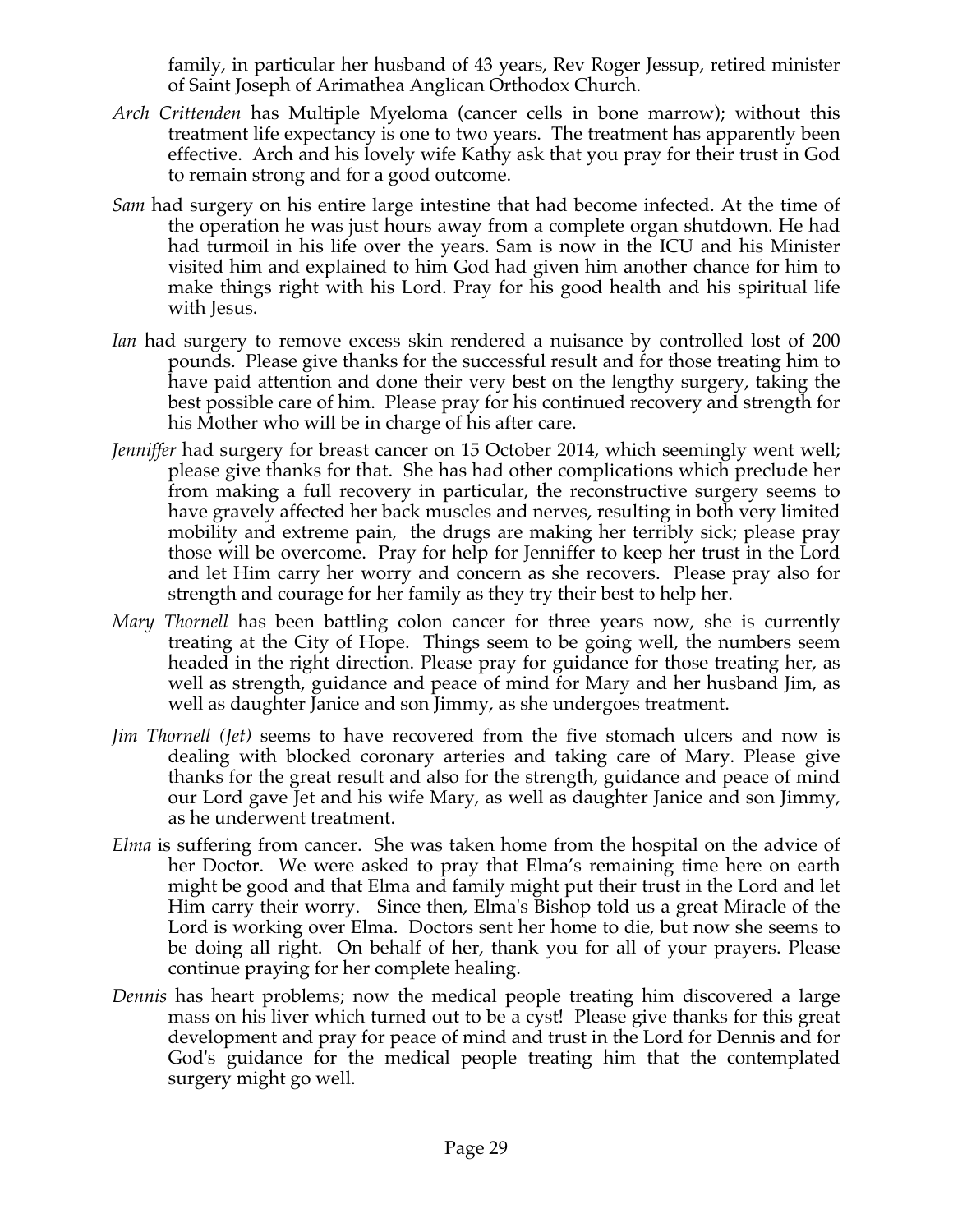- *Dwight* had major oral surgery, for which he gives thanks. He is recovering slowly and asks your prayers to speed the process.
- *Mike* is a veteran who has served his country when she called. Please pray he will open his heart to God so He can make Mike's crooked road straight and pull him towards the summit rather than to the pit.

#### *Business*

*Mark's* business is in difficulty. He works in a shrinking field, of which he is one of the country's true masters, but there is little work available. He asks that you pray that he can find a way to survive in his industry, which he loves and needs his talents. Pray he can find new sources of business and new ways of doing things, perhaps someone to partner with to better use his talents. Pray also for those who work for and with him that they might do their best to help.

#### *Financial Guidance and Employment*

- *Anne* is unemployed and just interviewed for a position. Please pray she will be employed, if not at this position then that this interview will lead to better prospects. Pray for her ot be encouraged and strengthened by the Holy Ghost.
- *Doug* recently became unemployed from his job of 18 years. He has been applying for jobs, but unable to get one at this time. His wife is working; this is not enough for the family. Please pray he will find employment with a firm that will be able to use his considerable skill and hard work to benefit both the firm and the family.
- *Catherine and Lewis* are at a low ebb due to a struggle for employment. Your fervent prayers will be appreciated.
- Lori is considering a potential change in her employment. Please pray for God's guidance in considering all aspect of her potential work.
- *Sara* is concerned about the future with her company. She would appreciate prayers for her continued employment and that her firm might find more and better ways to use her considerable skills.

### *Financial Guidance and Healing*

- *Clark* is in need of salvation; for God's Will to be done in his life. Pray his family will be blessed with the financial miracles that come from doing His Will.
- *Timothy and Sharon* had their home foreclosed the morning of 15 April 2014. They are experiencing spiritual, emotional and financial crisis at the current time. Please pray for God's guidance as to how they might handle the financial difficulties in which they have found themselves and more importantly have them draw closer to God and each other.
- *Linda, Rick, Christian and Sawyer* are a family experiencing spiritual, emotional and financial crisis at the current time. Please pray for God's guidance as to how they might handle the financial difficulties in which they have found themselves and more importantly have them draw closer to God and each other.
- *David and Lorna* are having financial problems. They are trying to find a smaller home which may be more affordable. *Lorna* has had an ongoing battle with brain cancer, her trips back and forth to the hospital have drained their finances to the point they sometimes struggle to have enough food in the house. Pleaser pray for Lorna's healing and guidance on how they might handle the financial difficulties in which they have found themselves.

### *God's Strength and Peace of Soul*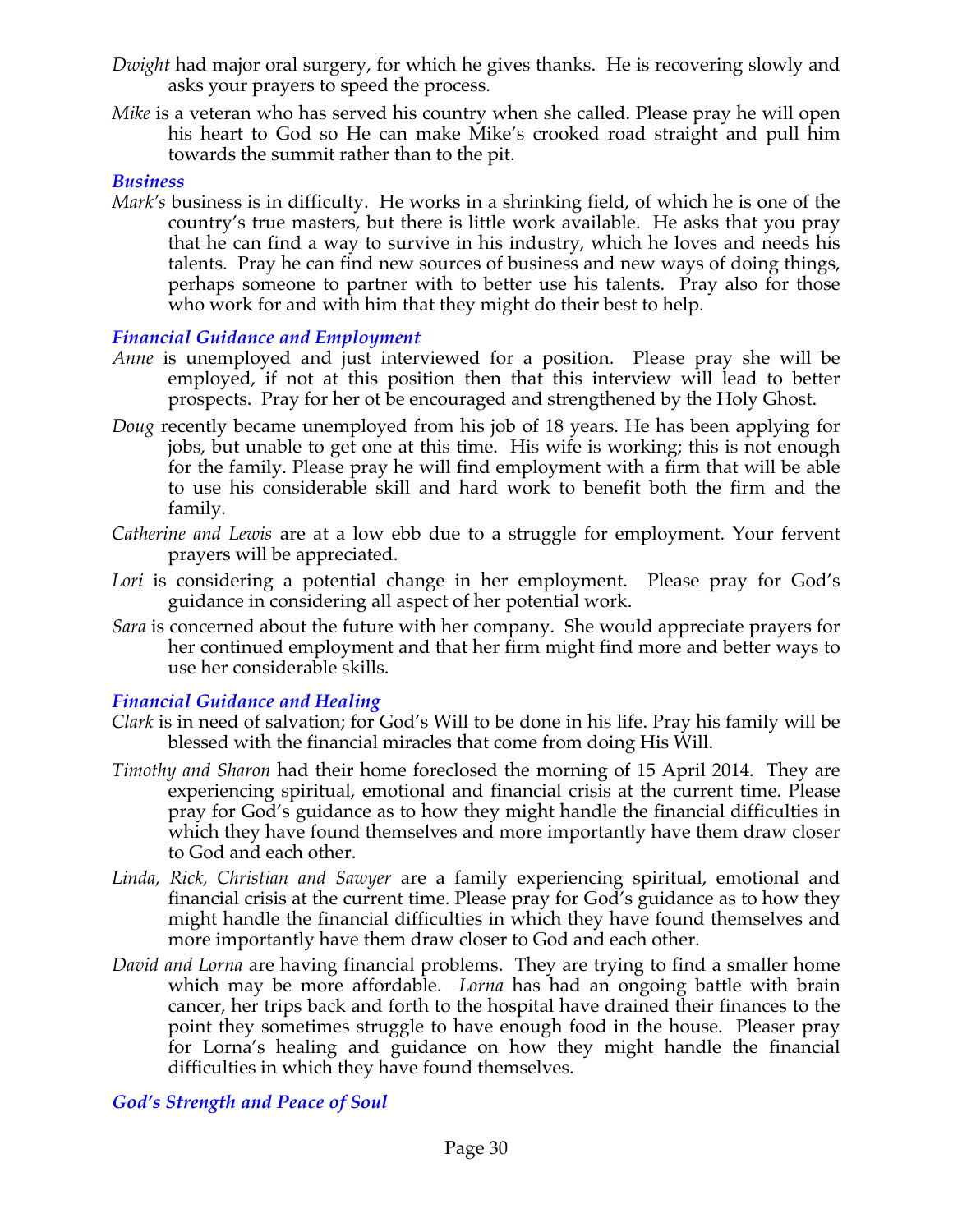*Charlie McCormack* is really feeling down as the holiday season approaches. He cannot say why; on the one hand knowing rationally things are pretty darn good and on the other hand feeling what he knows to be irrationally that doom is impending. He asks your prayer that the Holy Ghost might fill his heart with light and drive the darkness far away.

#### *Guidance*

- *Thomas* recently learned as the result of a parole violation he will not be allowed to return to society for the remainder of his life. He is despairing and fearful of his inability to cope with this new news and God's plan for his life. Please pray he will be able to work with God to live with the choices he has made and go forward.
- *Shyla*, age 8, has been suffering for five years with OCD (Obsessive Compulsive Disorder). She is extremely disturbed and thinks she would be better dead; pray the Holy Ghost will bring an understanding of what our Lord Jesus Christ expects from her so she can have peace of mind and give her family guidance that they can find someone who can help Shyla with her problem and that all the family will remember God's love for them.
- *Anne* has been helping a woman; the woman has turned against her and become very mean. Pray she will better realize God is with her and that He will help with the problems.
- *Holly and her two sons Brandon and Bailey* need your prayer. Holly is in need of employment and her two sons have turned their back on God and are walking into the world and making their way down that broad smooth boulevard which leads to The Pit. They now wish to be not only in the world, but of the world. Please pray Holly will remain strong and preserve in her faith and that she can find help in the Holy Ghost to help her return her sons to the Word in which they were raised and back to that narrow path that leads to the summit; help them to distinguish fun from happiness and to see the signs of Donkey Island before it is too late for them to turn back.
- *Maria Legumana* will graduate with a Bachelor of Education Friday from the University of the South Pacific Fiji. The ceremony will be in Honiara Solomon Islands so her family will be able to be with her. Pray that she will continue to seek God's guidance as plans for the future come into her life.
- *Cam* has gotten into some of the issues being with the wrong crowds, too much dinking and making the wrong decisions. Pray he will ask God to send the Holy Ghost in to straighten things out and he will listen when He speaks to him.
- *Paul* recently had his large toe amputated due to diabetes and is having a difficult recovery filled with fear about dying. He recently accepted Jesus as his savior and his family Rosie and Brenda are very grateful. Pray for strength for both Rosie and Brenda who are staying by his side through it all encouraging him on.
- *Steve* is addicted to alcohol, pain pills and gambling. Pray for wisdom, courage and strength to stick with treatment and follow God's plan for his life.
- *Eli* has some mental issues and has lost his way. He was admitted to the hospital for psychological evaluation to get a proper diagnosis and medications and has been discharged. He has yet to come to grips with the demons chasing him. Pray he will return to the Lord and his family. Eli's brother *Carl* has gotten little to no support from the family, he being the one to get Eli into treatment. Daughter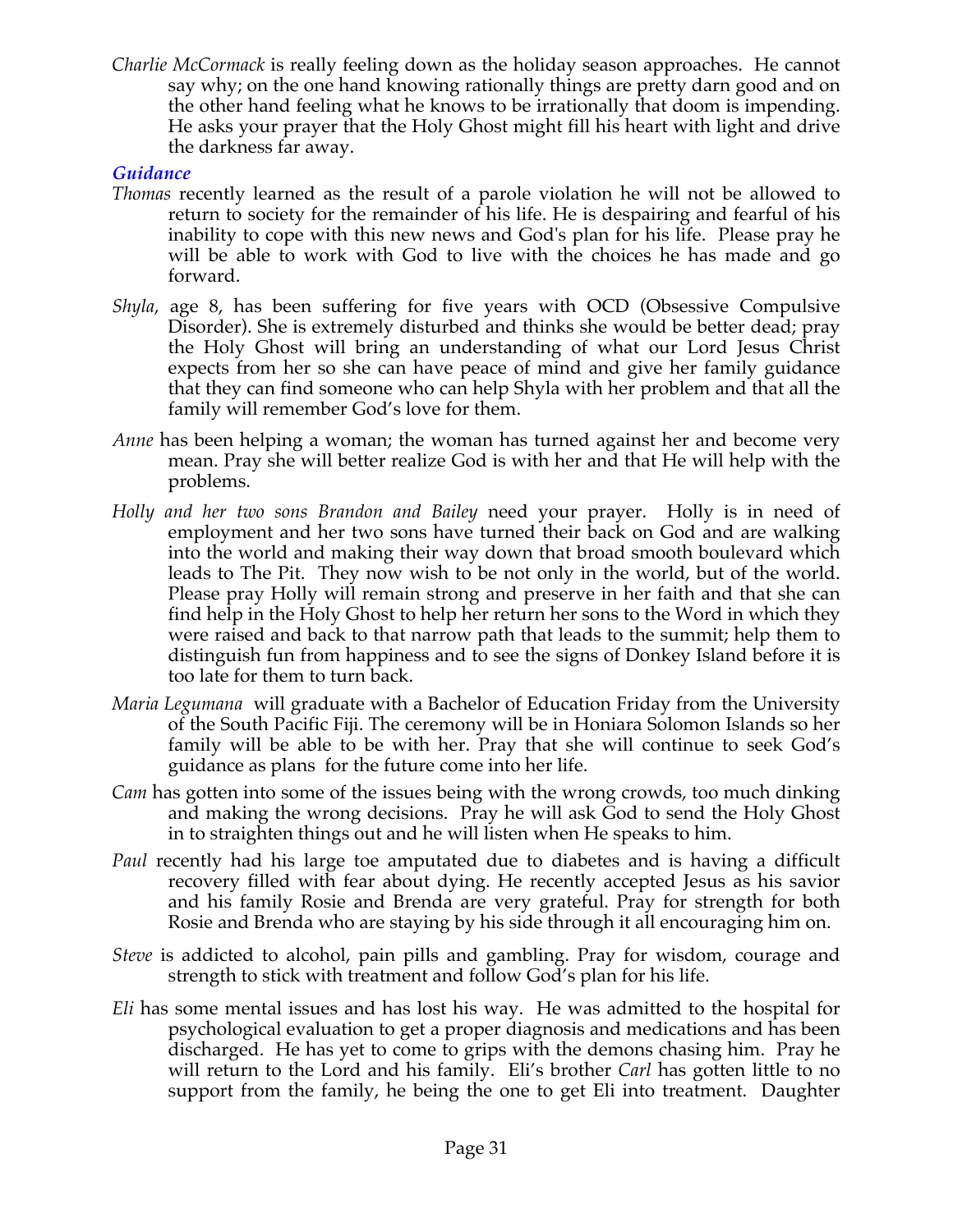Katie seems to be the least helpful. Pray they will ask God to send the Holy Ghost in to straighten things out and they will listen when He speaks to them. The family has been open to the Prince of Darkness and needs help.

- *Debbie* has family problems that must be dealt with and she asks God's guidance in making the correct decisions and how to stand.
- *Edward (45)* had the opportunity to meet with a Christian during the conversation she discovered Edward had some background about God but thought He was not relevant to this day. Edward asked many questions about the Bible and was surprised at the answers and continued to ask questions. They both went their separate ways and the Christian told Edward that she would pray for him. Will you join in prayer for Edward, please?
- *Michael and his Family* ask your prayers for wisdom as they are under trial and affliction to follow the law of the land and yet honor God in so doing.
- *Flora* is in remission with cancer, but has high blood pressure and fatigue. Flora's Mother recently died and this has caused added stress. Please pray that she will be able to let God carry her worry and sorrow so she can do the things she needs to do.
- *Elizabeth and Gunner* need your prayers for their general well being. Pray they might see the Light of the Lord and let Him guide their lives. Pray they will open their hearts not only to the Lord, but to each other to become one in Him and happiness.
- *Eli* has lost his way both spiritually and mentally, please pray for him and his parents Ed and Barb, who are having great struggles seeing their son, go through these afflictions having brought up in a Christian home. Please pray his parents can find a way to help Eli.
- *Mitten* has a Christian talking to him about Christ. Mitten does not believe and does not seem to care. Please pray Mitten will see the light.
- *Kristen, Rickey and their two children* ask you to pray for grace, wisdom and understanding as they attempt to cope with infidelity, separation and possibly divorce as a result of backsliding from the Lord into the World.
- *Aaron* has a problem seeing is where his life should be leading him. Please pray he might open his heart to God's guidance and see what he needs to do to fulfill his potential and live his life in a manner which will bring true happiness to him. Please pray he can listen to his father Paul and those around him who want him to work hard and obtain a real education now rather than just coast towards oblivion.
- *Helene and her family* ask your prayers for them as they deal with the loss of Alan, husband and father.
- *Stephanie* seems to be very deeply into post partum depression after her baby was born prematurely. Please pray for her Mother in Law who is going a great distance to help Stephanie and her new Grandson. Pray that Stephanie will be able to direct her attention outward, rather than inward.
- *William* is an elderly man living with his Son and Daughter in-law. William is causing trouble in the family because of his demanding ways and continually using bad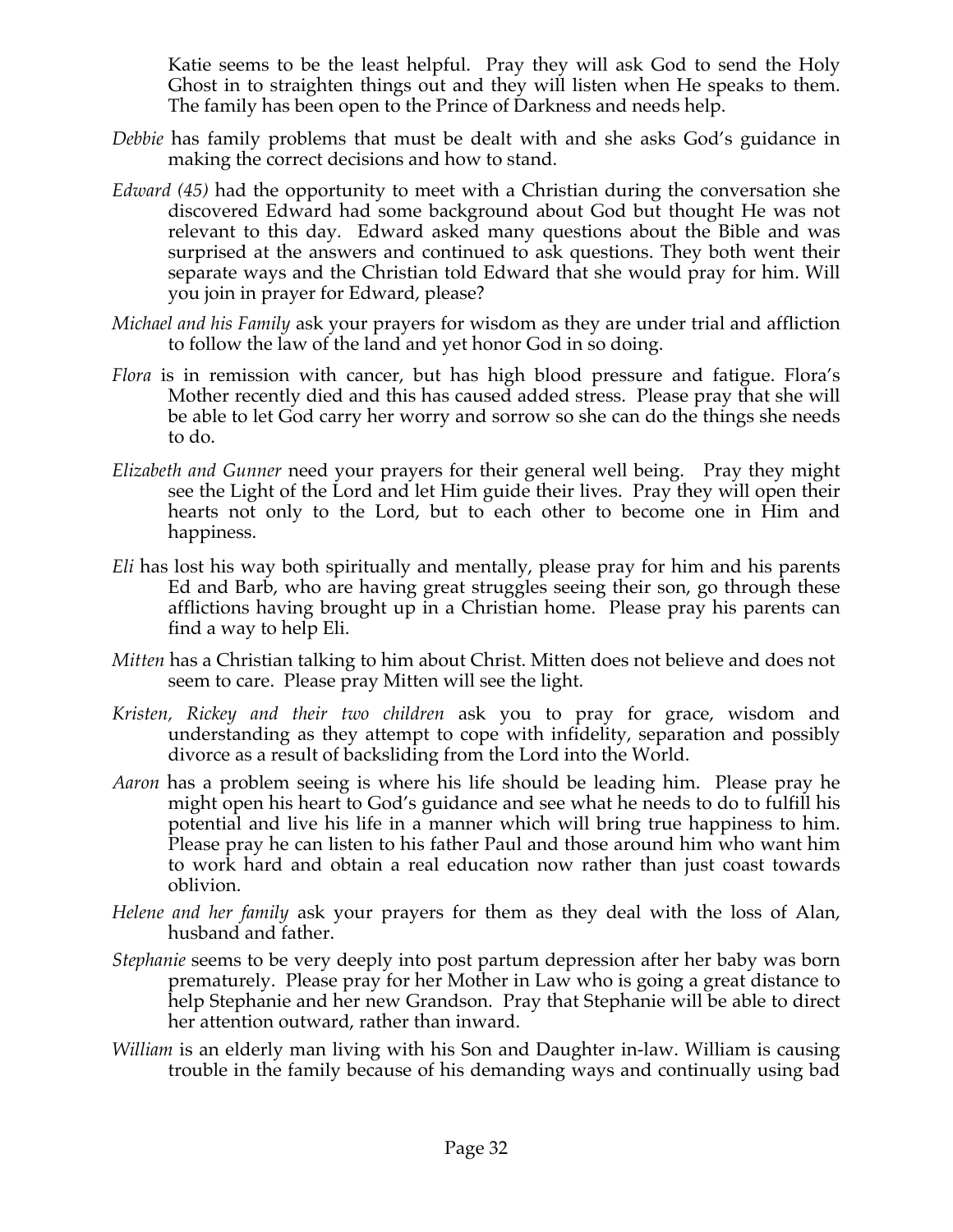language. The family is at wit's end to know how to handle him and will appreciate your guidance and prayers.

*Caitlin* is in the grip of the Prince of Darkness; she thinks there is escape from reality in drugs. The saddest part is that reality is not as she sees it. Her family is despairing as they can do nothing to help her and ask that you pray for the Holy Ghost to enter into heart and show her the need for change before it is too late.

*Nathaniel* is in spiritual turmoil. His family and friends will appreciate it if you will keep him in your prayers for him to find the root of his trouble and accept God's

- *Sam* and her *two children* that have been living in a shelter and are to lose their place there. Please pray a place will be found they can stay in and recover.
- Please pray *Darlene* will surrender her life to Christ.
- *Norrie* is facing daily exams in the weeks ahead. Pray for calmness and concentration and to do the best possible.
- *Jonathan* is addicted to drugs. He is now in jail awaiting trial. His parents and friends will appreciate it if you will keep him in your prayers for him to find the root of his trouble and accept God's help to heal addiction.
- *Beth* is suffering from ungodly treatment in her marriage. Please pray God will guide her in her behavior, actions and thoughts that she might be able to lead her husband to God so her marriage might prosper to the benefit of them.
- *Jeanette* has had many members of her family die from diabetes and several are near death now. Jeanette does not know the Lord and is despondent and perplexed about her family and herself. Please pray she can open her heart to allow the Holy Ghost in to bring her knowledge and understanding.
- *Dr. Elizabeth Raj* is teaching a biblical approach to the psychological problems facing many in our society today. She is battling against the growing influence of worldly psychology adopted by the churches themselves. Elizabeth constantly stresses answers are found between the covers of that precious Book, the Holy Bible. Please pray for encouragement, strength, fortitude and courage for her.
- *Abigail* is a teenager who has behavior problems. She feels she is in an area of mental darkness. Please pray that she might look to God for help and not within herself.
- *Sara* asks that you pray for guidance for her as she deals with the stresses of her family and life. Pray that she can separate those things which she can affect from those things which she cannot and give her grace to accept that she cannot do everything and can only change those things within her control. She asks for God's help for her business so that she might remain gainfully employed while keeping up with the needs of her mother and husband and healing her own problems.

*Jacquie* to open her heart to God and accept His Love and Grace.

# *School Challenges*

Destiny, Blake and Janet

# *Anglican Orthodox Church*

### *Kenya*

The Anglican Orthodox Church is making plans for establishment of a presence in *Kissi, Kenya.* There are six parishes, a total of 161 members, 68 adults, 93 children with two ministers. Please pray for the church there and guidance for the people involved.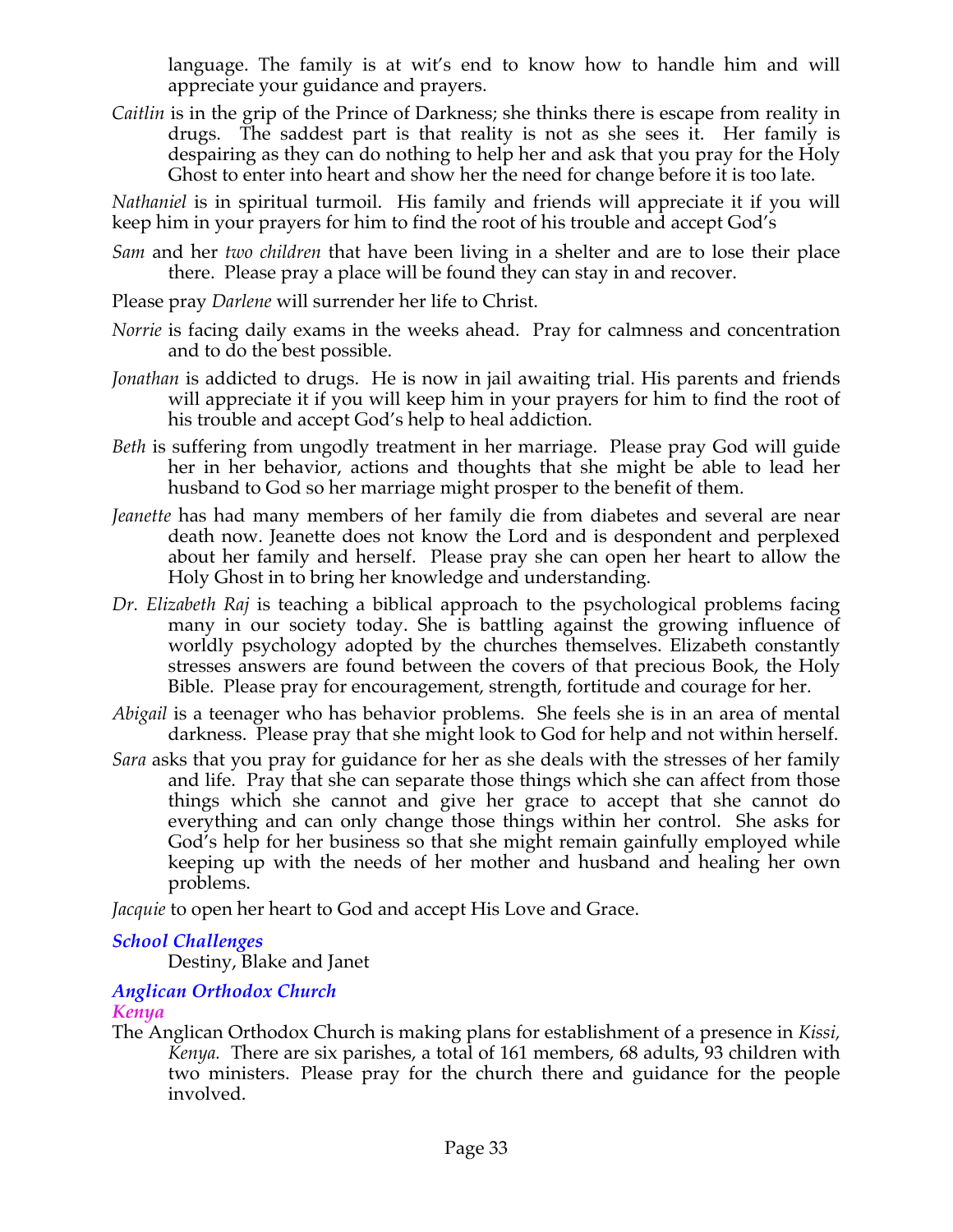### *Indonesia*

Please pray for the Lord's will regarding the establishment of an AOC church in Indonesia.

#### *Pakistan*

The forces of evil are strong in Pakistan. The force of God stronger. Pray for our Christian family there.

> *Ernest Jacob* Presiding Bishop Pakistan

#### *Serbia*

Rev. Igor Djurcik leader of Anglican Orthodox Church in Serbia asks us to pray for his students. He has excellent young people in Belgrade who are having services and classes on the Bible.

#### *Philippines*

Please pray a *Minister* will be found who would like to serve in Tabuk, in the Philippine Islands. The Anglican Orthodox Church has an established Church there and in the surrounding areas and need a Shepherd to lead the flock*.*

#### *Diocese of the Epiphany*

*Saint Paul's, Moberly, Missouri* would like your prayers that the Holy Ghost might enter more fully into their hearts so that they might be more effective in spreading the Word of God.

#### *Atlanta*

*Bishop Jerry* was in Atlanta, preaching at a church who has in attendance many members of another church founded in 1887 that has closed. Many of those are older, in their late 70s and early 80s. Please pray they will see this is a parish where they can be one with other believers. Please pray the Holy Ghost might enter more fully into their hearts so that they might see their way to come together.

### *Diocese of Virginia*

*Saint Joseph of Arimathea Anglican Orthodox Church* is under a lot of stress. We all are, but they need even more prayer. Rev Roger Jessup, their wonderful minister, had to retire as he was so pressed by the duties of a primary care giver, in addition to all the worries of this world. Pray for trust in God for each member of the parish and for them to find economic relief.

#### *Armed Forces & Contractors*

Dustin (USAF - Middle East), Kristyna Thomas (Army – Fort Lewis, Washington), Airman Donny Patton (USAF - Hulbert Field, Florida), Jordan Brown (USMC – Fleet Marine Force - Pacific), Trevor Jennings (USAF - KC-10 Boom Operator – New Jersey), Trevor Di Marco (USN – Whidbey Island, EF-18 Pilot), Kurt Thomas (USN – Camp Foster, Okinawa), Ethan (US Army Airborne – Southwest Asia)

*Dustin* - USAF and has been in Kuwait for the last six months and during this time he was promoted to SSgt. Dustin is now on his way home to the USA for a visit and he and his family thank you for your prayer and ask you to continue as he serves his country and Lord.

#### *For Our Country*

Our country has lost its way. Over half the people that vote, voted for a government that promises them things it cannot deliver in return for their souls which it can, will and does take. Our foreign policy backs the rise of Islam, we turn our backs on those who would follow God and arm those who murder them. Pray God will raise up a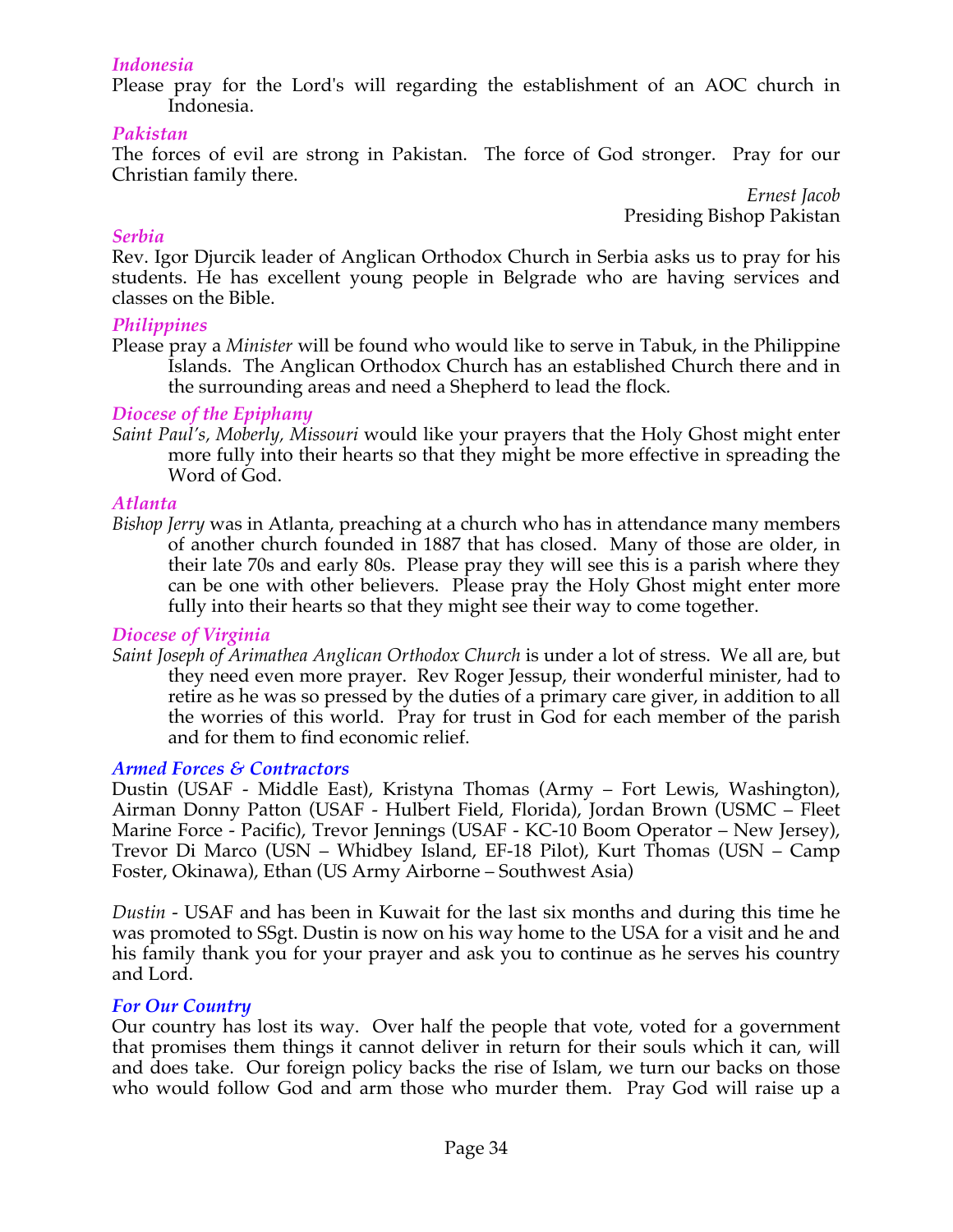leader from among the people who can turn the country's course 180° and attempt to come back to God. Pray the people will recognize that they are headed down a smooth wide road into the pit, a road that will get smoother and smoother, steeper and steeper until the only possible way is down. Down, into the depths of the pit. Pray people will recognize there is:

- One True and Triune God who is goodness in and of Himself
- All religions are not equal
- All ways of life are not equal;
- The Bible holds the Key to Life;
- All rights come from God, not the State;
- Good;
- Bad;
- Evil;
- Right;
- Wrong;
- Allah is the Devil;
- Abortion is no more than sacrifice of children to Baal.

Pray this recognition will not come too late. Pray we will, each of us, do our duty to God, Country and Family, putting His Honor above all.

### *Persecuted*

- The Islamist group (ISIS) took over Quaragosh, the biggest Christian city in Iraq; 164 men, women and children were beheaded. People ask where is God? The real question is where are the people to enforce God's will. Pray the people of the world will see Allah for who he is, the Devil. Pray for those who remain behind that they might find a way to safety.
- Around the world, Christians are under attack, not only in the Muslim world, but from Hindus and others in India. Also, they are under continual attack in the name of "Separation of Church and State" in the western world, as it becomes actively atheist or pro-devil buddy. Please pray for God's guidance and protection for all persecuted Christians and those around them.

### *Education*

*Thomas Dabney* is attending Delta State University in Cleveland, Mississippi, to finish his Bachelor's Degree. Please pray for Thomas to focus on education and do his very best at school.

# *Thanksgiving*

*Hap Arnold*, *Hope DeLong, Bill and Lynn Hall, Eric Popper* and others give thanks for safe travel this past week to the Saint Louis area for Bernie Coogan's funeral.

# *Various Special Requests*

- This is a horrible time for the *people of India, Christians in particular*; they are having problems with Hunger, Bank Closings, Transportation and Schools not functioning. Pray for the Leaders and Members of our Church in Eluru Andhra Pradesh. Pray their basic needs will be met and God will be close to them in this time of need.
- We ask that you pray, please ask God that the Holy Ghost might give you insight into how you might make the lives of your friends and family better. Remember helping others is not just those who you don't know!